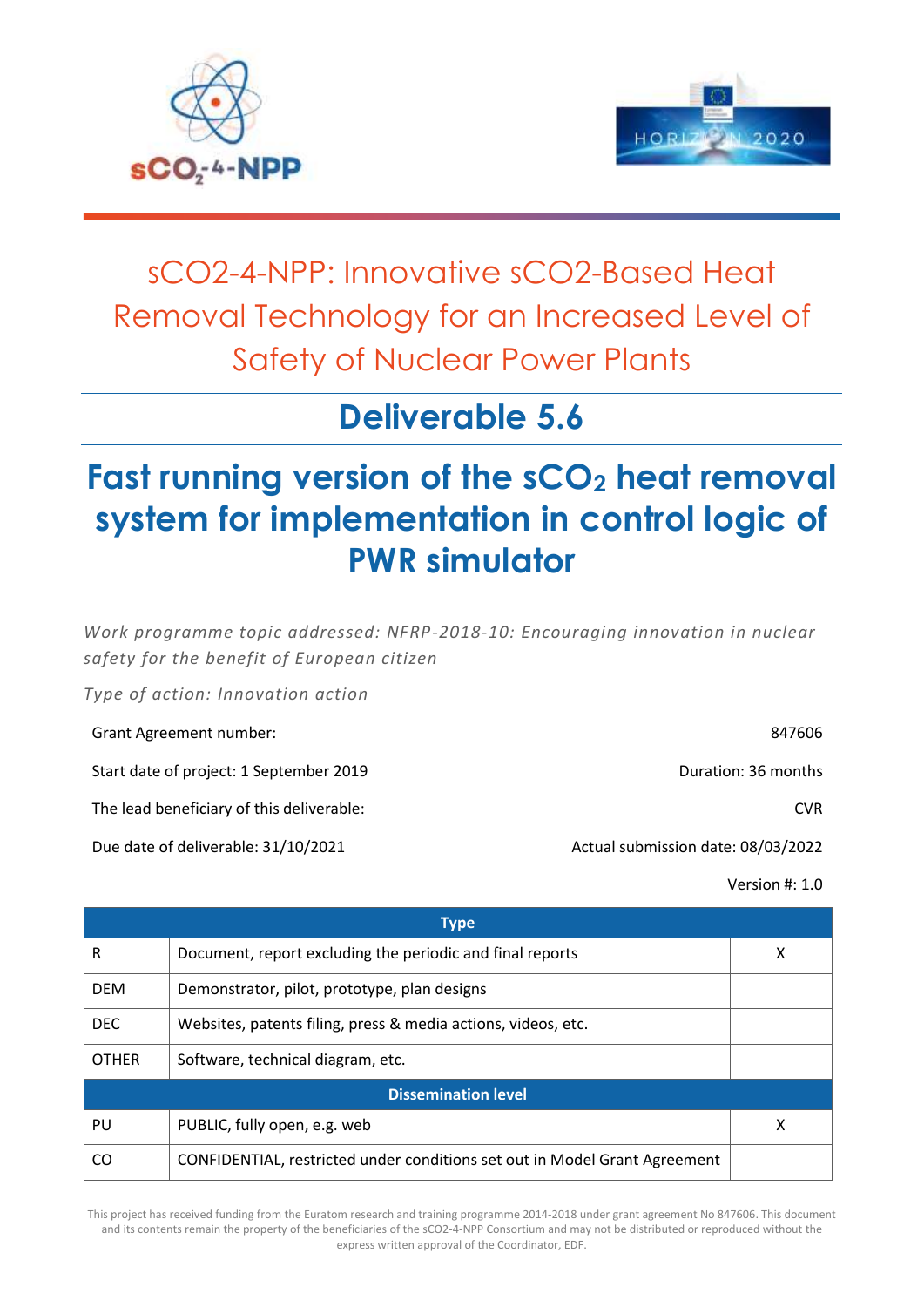# Revision History

| Release Date     |          | <b>Reason for Change</b>   | <b>Author</b> | <b>Distribution</b> |
|------------------|----------|----------------------------|---------------|---------------------|
| R <sub>0.1</sub> | 8.2.2022 | First draft                | CVR, UJV      | Consortium          |
| R <sub>1.0</sub> | 7.3.2022 | <sup>'</sup> Final version | CVR, UJV      | Public              |

## Deliverable Contributors

#### *Authors*

| <b>Partner</b> | <b>Name</b> |
|----------------|-------------|
| <b>CVR</b>     | O. FRÝBORT  |
| <b>CVR</b>     | D. KŘÍŽ     |
| <b>CVR</b>     | T. MELICHAR |
| <b>CVR</b>     | P. VLČEK    |
| <b>UJV</b>     | V. HAKL     |

### *Internal Reviewers*

| <b>Partner</b> | <b>Name</b>      |
|----------------|------------------|
| <b>EDF</b>     | Albannie Cagnac  |
| <b>USTUTT</b>  | Jörg Starflinger |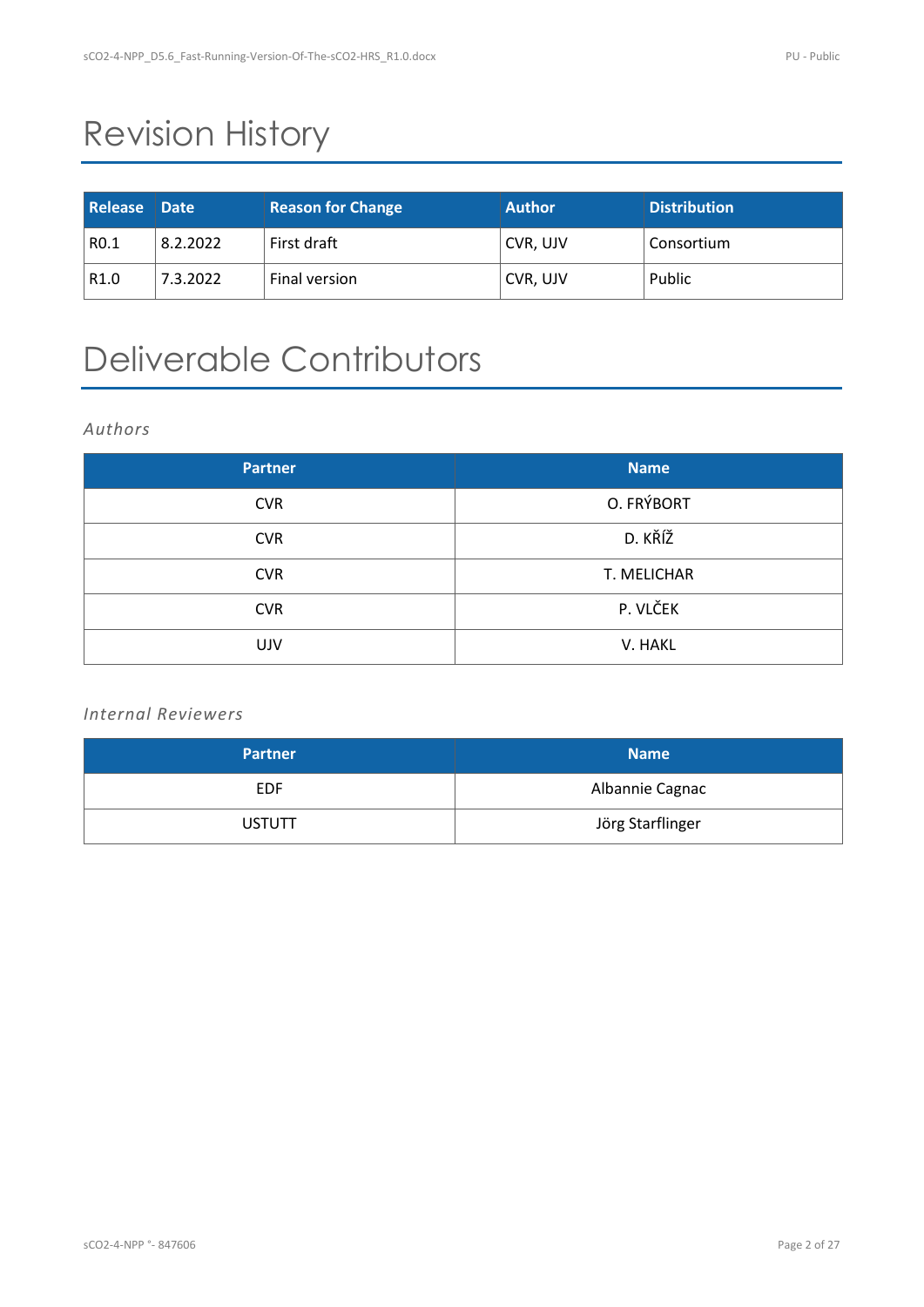## **Table of Contents**

| $\mathbf{1}$ |     |       |  |  |  |  |
|--------------|-----|-------|--|--|--|--|
| 2            |     |       |  |  |  |  |
| 3            |     |       |  |  |  |  |
| 4            |     |       |  |  |  |  |
| 5            |     |       |  |  |  |  |
|              | 5.1 |       |  |  |  |  |
|              | 5.2 |       |  |  |  |  |
|              |     | 5.2.1 |  |  |  |  |
|              |     | 5.2.2 |  |  |  |  |
|              | 5.3 |       |  |  |  |  |
|              | 5.4 |       |  |  |  |  |
|              | 5.5 |       |  |  |  |  |
| 6            |     |       |  |  |  |  |
|              | 6.1 |       |  |  |  |  |
|              | 6.2 |       |  |  |  |  |
|              | 6.3 |       |  |  |  |  |
|              | 6.4 |       |  |  |  |  |
| 7            |     |       |  |  |  |  |
| 8            |     |       |  |  |  |  |

# List of Tables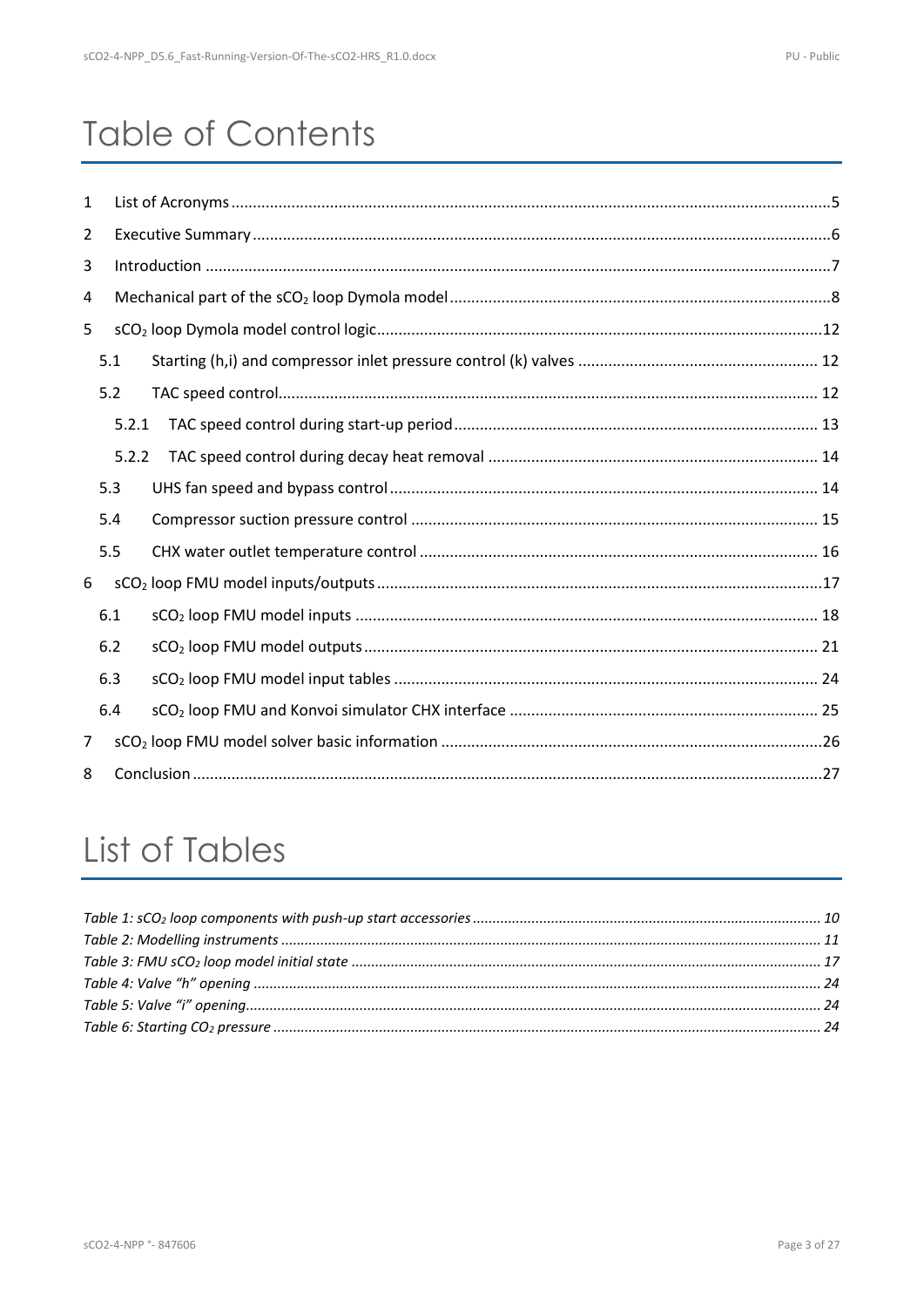# List of Figures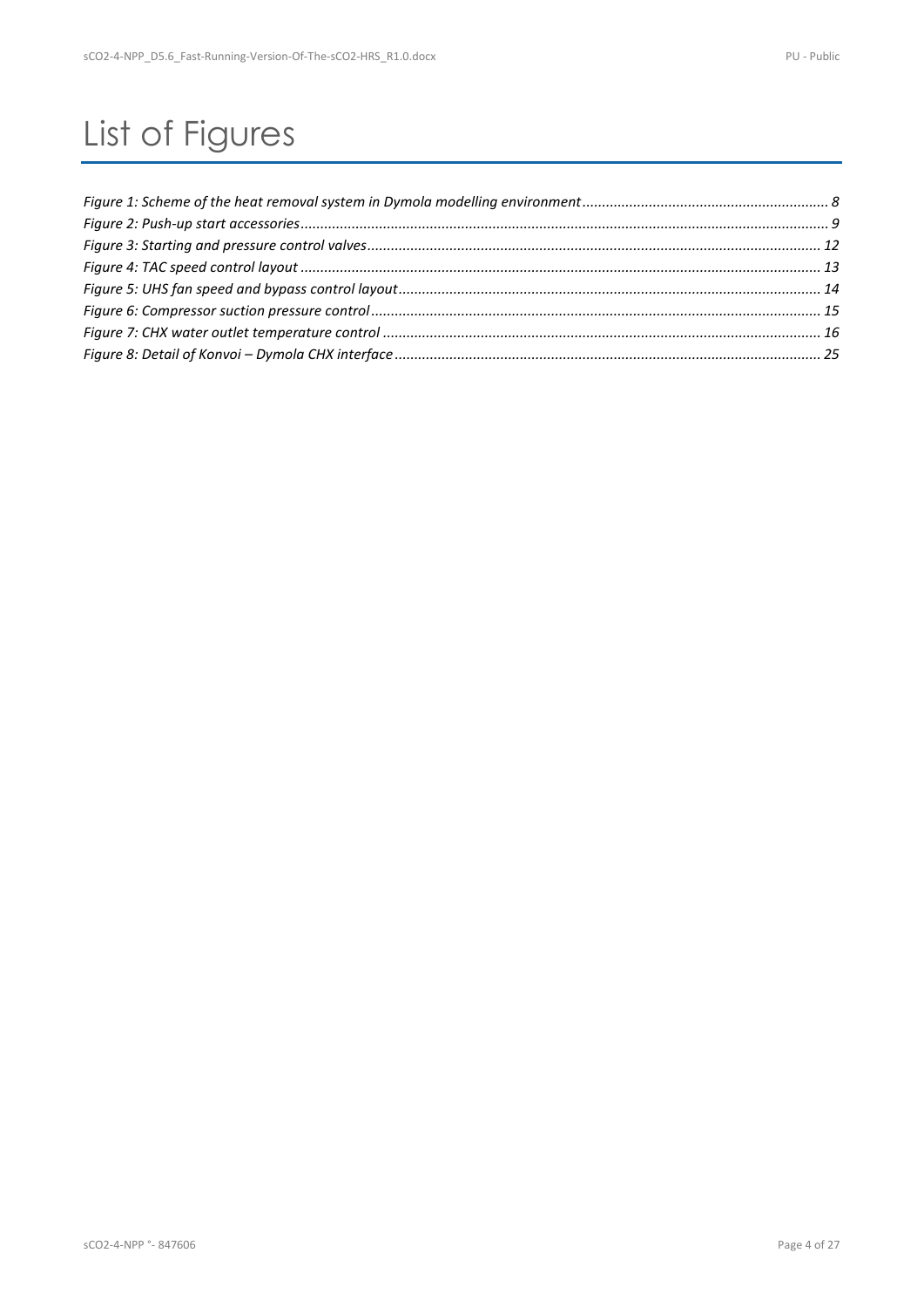## <span id="page-4-0"></span>1 List of Acronyms

| <b>Abbreviation / Acronym</b> | <b>Description / meaning</b>                                                                       |
|-------------------------------|----------------------------------------------------------------------------------------------------|
| <b>ATHLET</b>                 | Analysis of THermalhydraulics of LEaks and Transients (system code of GRS)                         |
| <b>CHX</b>                    | <b>Compact Heat Exchanger</b>                                                                      |
| <b>ClaRaPlus</b>              | Component library in Modelica                                                                      |
| <b>CVR</b>                    | Centrum výzkumu Řež                                                                                |
| Dymola                        | Dynamic modelling laboratory, modelling and simulation environment                                 |
|                               | This environment serves for modelling and simulation of the models written<br>in Modelica language |
| <b>EDF</b>                    | Électricité de France SA, French utility                                                           |
| <b>FMI</b>                    | Functional mock-up interface                                                                       |
| <b>FMU</b>                    | Functional mock-up unit                                                                            |
| GfS                           | Gesellschaft für Simulatorschulung (company)                                                       |
| <b>HEX</b>                    | Heat exchanger                                                                                     |
| <b>KSG</b>                    | Kraftwerks-Simulator-Gesellschaft (company)                                                        |
| <b>MODELICA</b>               | Standardized object-oriented modelling language                                                    |
| <b>NPP</b>                    | <b>Nuclear Power Plant</b>                                                                         |
| SBO                           | <b>Station Black Out</b>                                                                           |
| SCO <sub>2</sub>              | Supercritical carbon dioxide                                                                       |
| <b>TAC</b>                    | Turbo Alternator Compressor                                                                        |
| <b>TS Media</b>               | Library in Modelica for thermodynamic properties                                                   |
| <b>UHS</b>                    | <b>Ultimate Heat Sink</b>                                                                          |
| <b>UJV</b>                    | ÚJV Řež a.s.                                                                                       |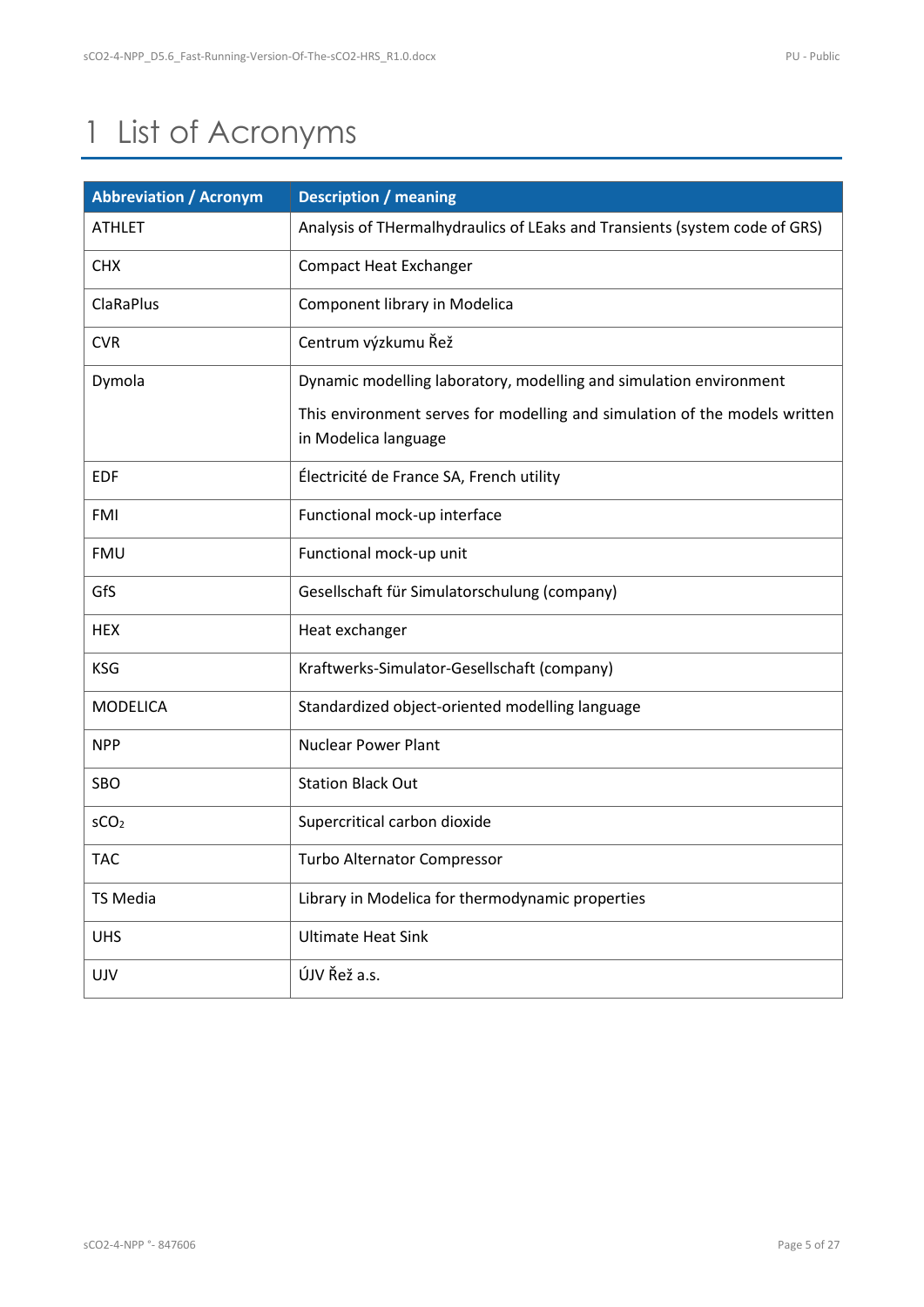### <span id="page-5-0"></span>2 Executive Summary

The content of this deliverable D5.6 is dedicated to the description of the FMU<sup>1</sup> version of the current Dymola  $sCO<sub>2</sub>$  loop model. This FMU version of the  $sCO<sub>2</sub>$  loop model shall be coupled by KSG with a PWR Konvoi fullscope simulator. It is supposed that such a coupled system will allow for a real time dynamic simulation and visualization of the station black out scenarios with possible operator intervention. The deliverable is primarily intended for the user of the FMU model (KSG) to facilitate implementation of the FMU model in the simulator.

The FMU version of the  $SCO<sub>2</sub>$  loop model comprises:

- TAC, CHX, UHS and interconnecting piping
- push-up start auxiliaries (partly)
- sCO<sub>2</sub> loop control logic
- water side of the CHX including temperature control
- I/O interface for the coupling with the Konvoi simulator

<sup>&</sup>lt;sup>1</sup> FMU stands for Functional Mock-up Unit. It is a form of a Modelica model that follows the FMI standard. Dymola is capable of exporting and importing models in a form of FMU. Current sCO<sub>2</sub> loop Dymola FMU model uses FMI 2.0 version.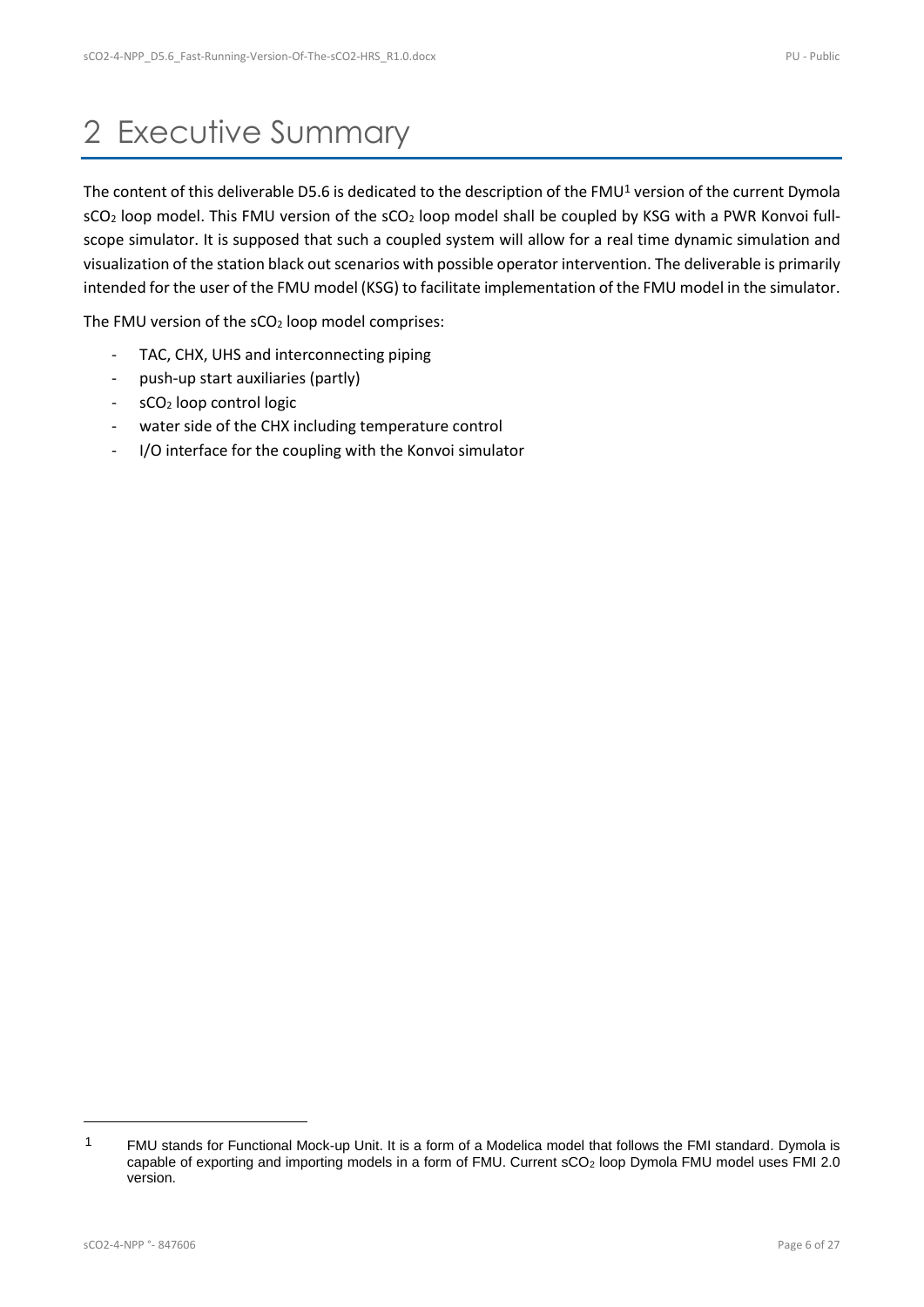## <span id="page-6-0"></span>3 Introduction

The present report consists of three main parts. In chapter [4,](#page-7-0) the mechanical part of the  $sCO<sub>2</sub>$  loop is visualized and shortly described. In chapter [5,](#page-11-0) this description is expanded by control logic details. In chapter [6,](#page-16-0) the FMU input/output variables are listed, and recommendations are given with respect to their values where needed.

The current FMU version of the  $SCO<sub>2</sub>$  loop model prepared in Dymola has the following features:

- push-up starting auxiliaries partly included, the rest being replaced by the boundary conditions
	- $\circ$  ambient air temperatures below the critical temperature (31 °C) are not supported now for the starting period ( $CO<sub>2</sub>$  condensation). After the starting period finishes, ambient air temperature may be changed within the design limits (from +45 °C to -45 °C)
- transition from the starting period to the long-term decay heat removal period is modelled with the help of an auxiliary clutch. If this clutch is unlocked, the TAC speed evolves autonomously based on the pressure distribution controlled by  $CO<sub>2</sub>$  injection. If this clutch is locked, the TAC speed evolves according to turbine inlet temperature control
- long term decay heat removal capabilities are being achieved by the:
	- o turbine inlet temperature control
		- TAC speed
	- o compressor inlet temperature control
		- UHS fan speed
		- UHS bypassing
	- o compressor inlet pressure control
		- $\bullet$  CO<sub>2</sub> loop filling
		- $\bullet$  CO<sub>2</sub> loop blow-off
- HEX version as modelled in deliverable D2.2
- sCO<sub>2</sub> loop arrangement in the NPP corresponds to the idea of placing the loop in the VVER 1000 environment (Temelin). Later, the FMU shall be updated to correspond the EPR layout prepared by EDF.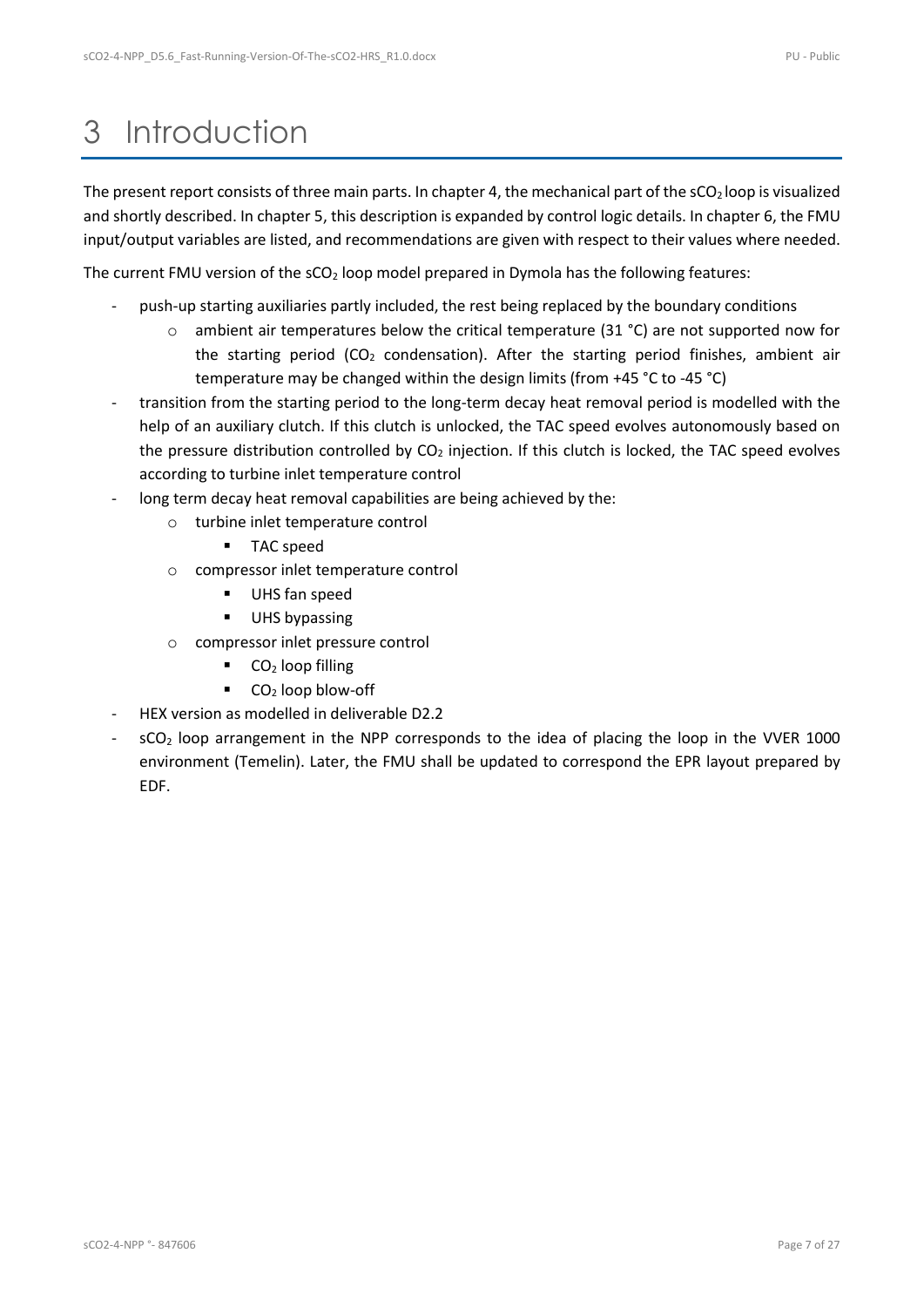## <span id="page-7-0"></span>4 Mechanical part of the sCO<sub>2</sub> loop Dymola model

In this chapter, the description of the mechanical part of the  $SCO<sub>2</sub>$  loop model prepared in the Dymola environment will be given.

[Figure 1](#page-7-1) shows the Dymola model of the sCO<sub>2</sub> heat removal loop while [Figure 2](#page-8-0) shows a detailed picture of the push-up start accessories. In [Figure 2,](#page-8-0) the push-up start accessories are shown in a red colour. Those elements that are modelled in Dymola are bounded by a dashed box. The abbreviation "BC" is placed where boundary conditions are being applied instead of a full modelling. The meaning and basic function of the individual components are described in [Table 1.](#page-9-0) The operational range of one individual loop is approximately between 10 MW and 5.5 MW.



<span id="page-7-1"></span>Figure 1: Scheme of the heat removal system in Dymola modelling environment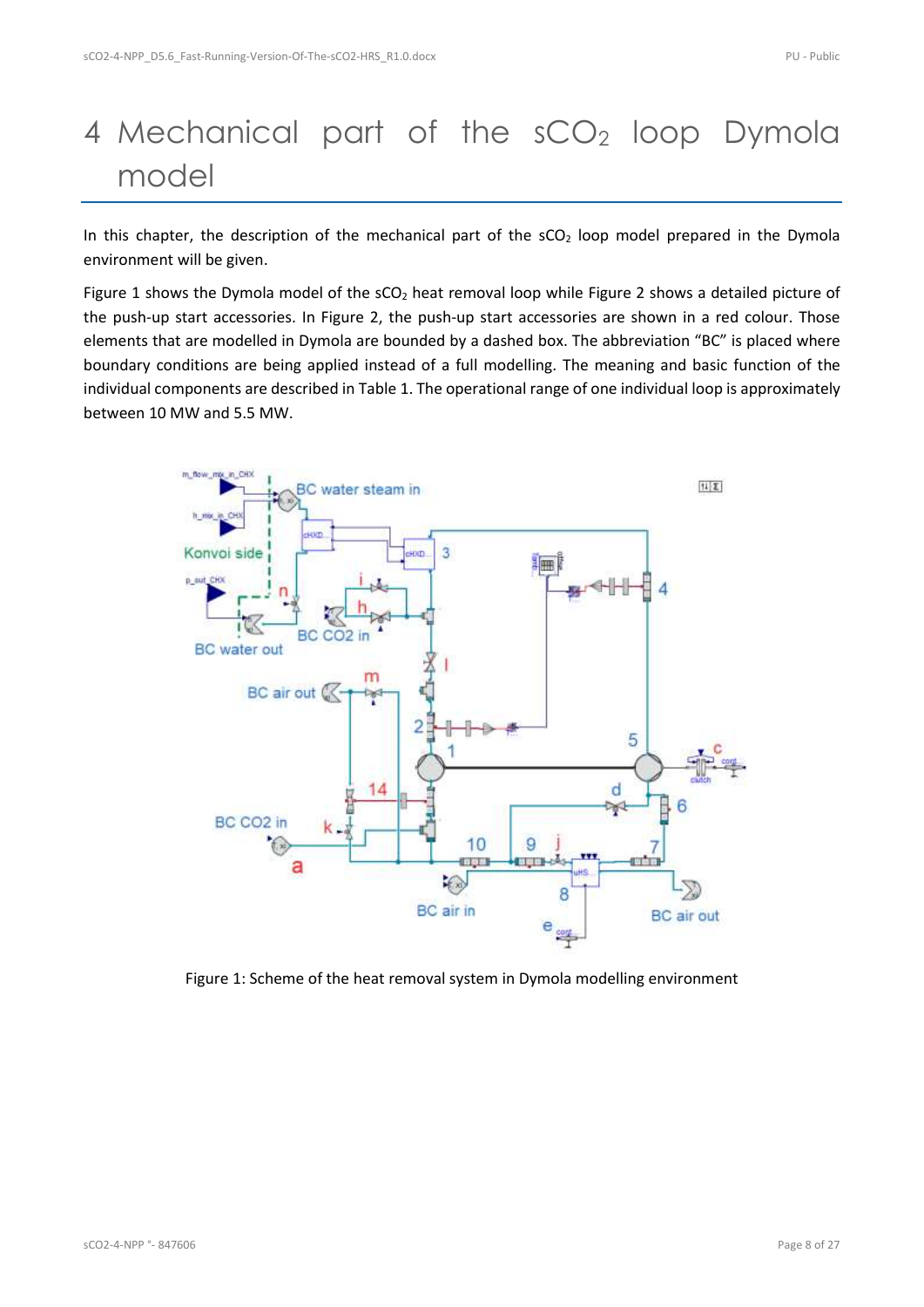

<span id="page-8-0"></span>Figure 2: Push-up start accessories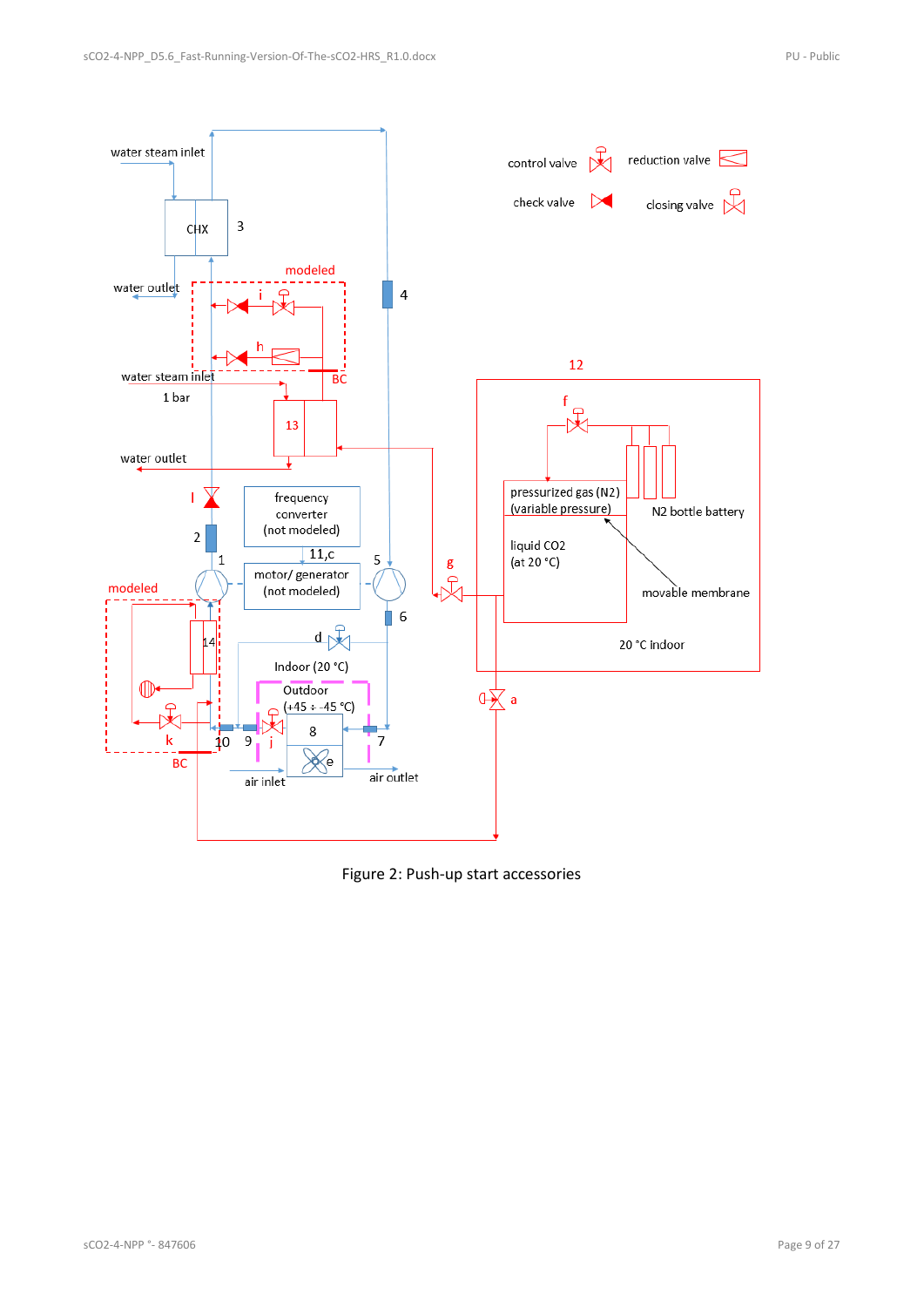<span id="page-9-0"></span>

| Symbol         | Component                                     | Note                                                                                                                                                                                                                                                                                                                                                                            |  |
|----------------|-----------------------------------------------|---------------------------------------------------------------------------------------------------------------------------------------------------------------------------------------------------------------------------------------------------------------------------------------------------------------------------------------------------------------------------------|--|
| 1              | Turbocompressor                               | Placed in a shelter (20 °C)                                                                                                                                                                                                                                                                                                                                                     |  |
| $\overline{2}$ | Interconnecting piping                        | The compressor outlet (ground level) is connected to the CHX (33 m above the ground).<br>Mostly in the building (20 °C)                                                                                                                                                                                                                                                         |  |
| 3              | CHX $(CO2$ and water<br>side)                 | CHX is an interface for coupling of Dymola model and KSG Konvoi simulator.<br>In the building $(20 °C)$                                                                                                                                                                                                                                                                         |  |
| 4              | Interconnecting piping                        | Connects CHX with the turbine. Mostly in the building (20 °C)                                                                                                                                                                                                                                                                                                                   |  |
| 5              | Turbine                                       | Placed in a shelter (20 °C)                                                                                                                                                                                                                                                                                                                                                     |  |
| 6,7            | Interconnecting piping                        | Modelled as if in the shelter (20 °C)                                                                                                                                                                                                                                                                                                                                           |  |
| 8              | <b>UHS</b>                                    | Outdoor                                                                                                                                                                                                                                                                                                                                                                         |  |
| 9,10           | Interconnecting piping                        | Modelled as if in the shelter (20 °C)                                                                                                                                                                                                                                                                                                                                           |  |
| 11             | Motor / generator with<br>frequency converter | Serves for electricity production when power excess is available. This component has<br>not been modelled yet and is replaced in Dymola model by speed source                                                                                                                                                                                                                   |  |
| 12             | CO <sub>2</sub> pressure source               | Source consists of expansion tank with movable membrane, nitrogen bottle battery and<br>accessories. High pressure nitrogen gas is injected above the membrane to keep CO <sub>2</sub> in<br>a liquid state. Control valve "f" controls the pressure. This part is not modelled here,<br>instead the boundary condition is placed in front of the valves "i" and "h" (Figure 1) |  |
| 13             | Starting CO <sub>2</sub> evaporator           | In this heat exchanger, liquid $CO2$ is being evaporated to enter the loop in a gaseous<br>state. Not modelled in the current sCO <sub>2</sub> loop Dymola model                                                                                                                                                                                                                |  |
| 14             | Starting CO <sub>2</sub> cooler               | Decrease the $CO2$ temperature at compressor inlet. Low temperature $CO2$ after the<br>expansion through the control valve "k" is used. Later, when the "k" valve is closed and<br>there is enough power excess to drive the UHS fans, this cooler is no longer operated                                                                                                        |  |
| a              | Filling                                       | Serves for changing the sCO <sub>2</sub> loop filling during the heat removal campaign.                                                                                                                                                                                                                                                                                         |  |
| b              | Divider                                       | This component is in use only when coupled simulation with Athlet VVER 1000 model is<br>being performed. Not used in FMU sCO <sub>2</sub> loop Dymola model (not shown in the current<br>figures)                                                                                                                                                                               |  |
| с              | TAC speed control                             | Serves for changing the $sCO2$ loop $CO2$ mass flow rate. The mechanical clutch<br>component in the Dymola model is only auxiliary not real element.                                                                                                                                                                                                                            |  |
| d              | UHS bypass valve                              | For low ambient air temperatures, this valve opens and bypasses the UHS.                                                                                                                                                                                                                                                                                                        |  |
| e              | Fan speed control                             | Fan speed controls the UHS thermal capabilities                                                                                                                                                                                                                                                                                                                                 |  |

#### Table 1: sCO<sub>2</sub> loop components with push-up start accessories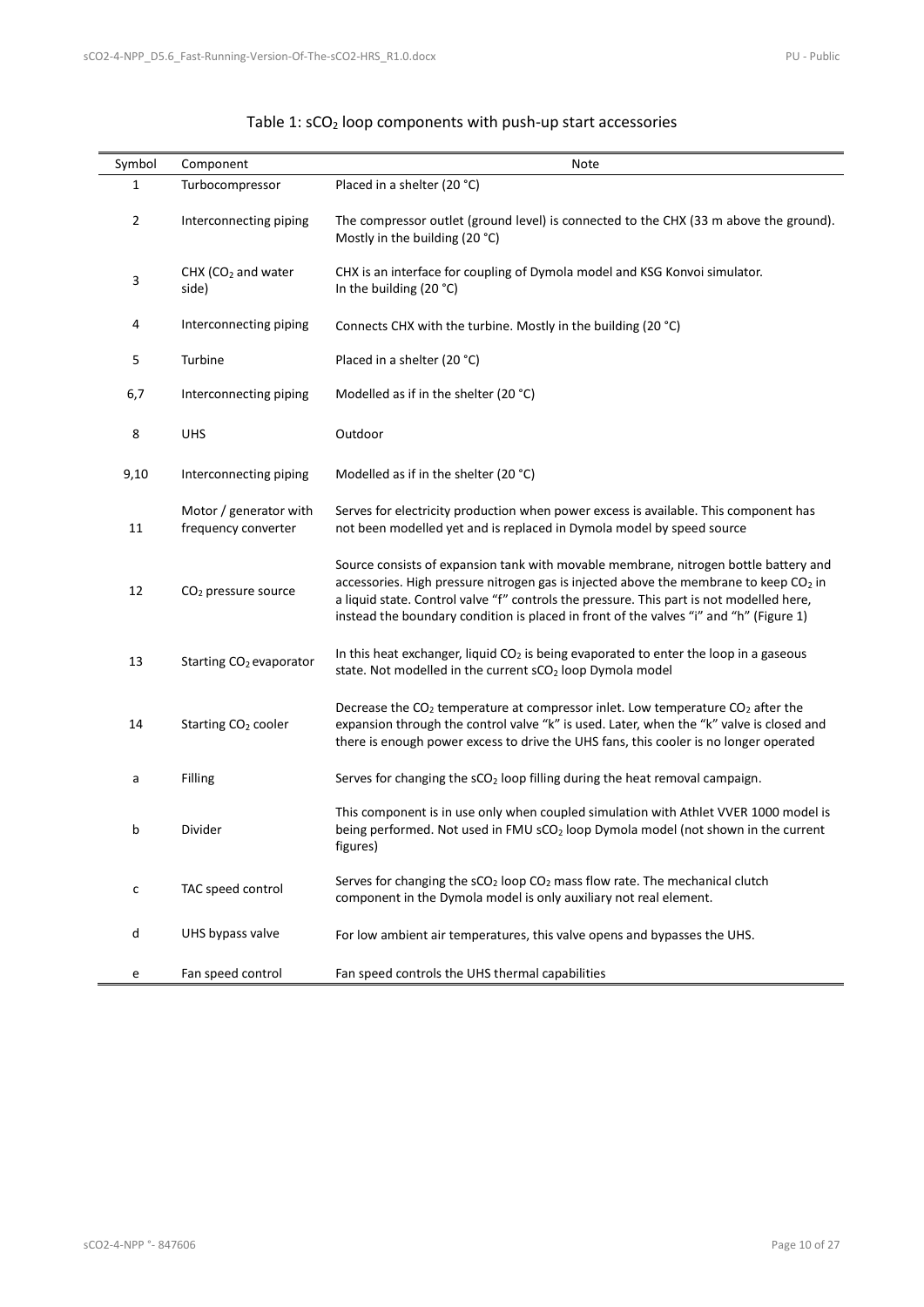#### Table 1 continuation

| Symbol | Component                                                         | <b>Note</b>                                                                                                                                             |
|--------|-------------------------------------------------------------------|---------------------------------------------------------------------------------------------------------------------------------------------------------|
| f      | Nitrogen control valve                                            | Control nitrogen pressure above the movable membrane                                                                                                    |
| g      | Closing valve                                                     | Isolates starting line from the loop                                                                                                                    |
| h      | Starting reduction valve                                          | Opening this valve begins the $sCO2$ loop start-up procedure. This valve is used to handle<br>high pressure drops.                                      |
| i      | Starting control valve                                            | Opens when the sCO <sub>2</sub> loop is partly filled                                                                                                   |
| j      | UHS outlet control valve                                          | Valve serves during low ambient air temperatures start-ups.                                                                                             |
| k      | Compressor inlet<br>pressure control valve<br>(for start only)    | During start-up procedure controls the pressure at compressor inlet                                                                                     |
|        | Check valve at<br>compressor outlet                               | Isolates high- and low-pressure part of the loop during the start up. When compressor<br>overcome the starting pressure, this valve automatically opens |
| m      | Compressor inlet<br>pressure control valve<br>(long term control) | Valve operates during the long-term decay heat removal campaign                                                                                         |
| n      | CHX water outlet<br>temperature control<br>valve                  | Controls CHX water outlet temperature                                                                                                                   |

<span id="page-10-0"></span>In [Table](#page-10-0) **2** the list of used modelling tools and their versions is summarized.

#### Table 2: Modelling instruments

| Software                  | Version | Note                                                                              |
|---------------------------|---------|-----------------------------------------------------------------------------------|
| Dymola                    | 2022x   | Commercial modelling and<br>simulation environment                                |
| Modelica Standard Library | 4.0.0   | Free Modelica library                                                             |
| <b>ClaRaPlus</b>          | 1.4.0   | Commercial Modelica library                                                       |
| ClaRaPlus CVR             | 1.3.5   | Adopted ClaRaPlus library                                                         |
| TS Media                  | 1.6.1   | Commercial fluid properties<br>Modelica library                                   |
| FMI                       | 2.0     | Version of the FMI standard<br>used for exporting the $sCO2$<br>loop Dymola model |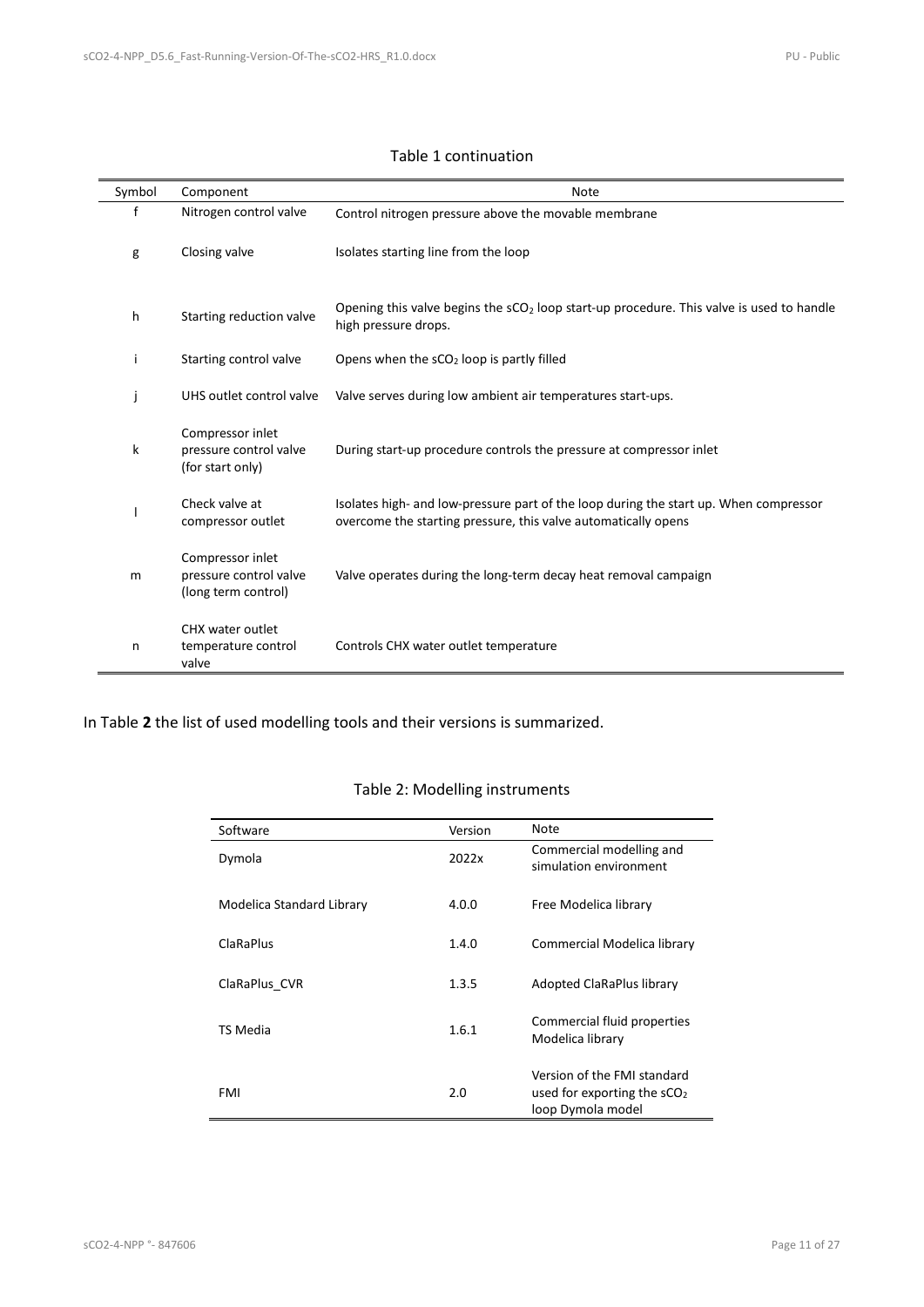## <span id="page-11-0"></span>5 sCO<sup>2</sup> loop Dymola model control logic

In this chapter, the individual control logics are listed together with a description of their function. The figures also visualize the names of the input variables to be defined from the Konvoi simulator. In the next chapter, these inputs are tabulated together with their expected (or initial) values. Some controllers have their constants accessible from the outside of the model through the input connectors but some not. This might be changed in the future if necessary. Either on/off or PI controllers are used in the FMU model.

### <span id="page-11-1"></span>5.1 Starting (h,i) and compressor inlet pressure control (k) valves

Before SBO occurs, the sCO<sub>2</sub> loop is filled with CO<sub>2</sub> at slight overpressure and is in stand still conditions. After SBO occurs, the starting valves "h" and "i" ([Figure 3\)](#page-11-3) start to open in a prescribed manner from the outside of the FMU model.  $CO_2$  from the tank (not modelled in the current model) starts to flow into the  $SCO_2$  loop and

<span id="page-11-4"></span>

<span id="page-11-3"></span>Figure 3: Starting and pressure control valves

causes the TAC to rotate autonomously.

Pressure in the loop continuously increases and after some period this pressure reaches 126 bara at the compressor inlet. At this moment compressor inlet pressure control valve "k" starts to open to keep the pressure near the set value (126 bara) defined through the input connector. If this "k" valve is opened, then the mass flow rate through the compressor is less than the mass flow rate through the turbine, making an opportunity for high power excess if the TAC shaft is "somehow" fixed (see chapter [5.2\)](#page-11-2). If the "k" valve control is activated, then the "m" valve control is inactive ("not1" component) and vice versa. This is controlled with the help of the Boolean connector (in the figure marked in violet colour) accessible from the outside of the FMU.

### <span id="page-11-2"></span>5.2 TAC speed control

In the current Dymola sCO<sub>2</sub> loop model, there are two TAC speed control logics, each of which reflects a different sCO<sub>2</sub> loop operating mode [\(Figure 4\)](#page-12-1). The part bordered by a red dashed line serves during the startup and the part bordered by a full red line serves during the long-term decay heat removal operational mode.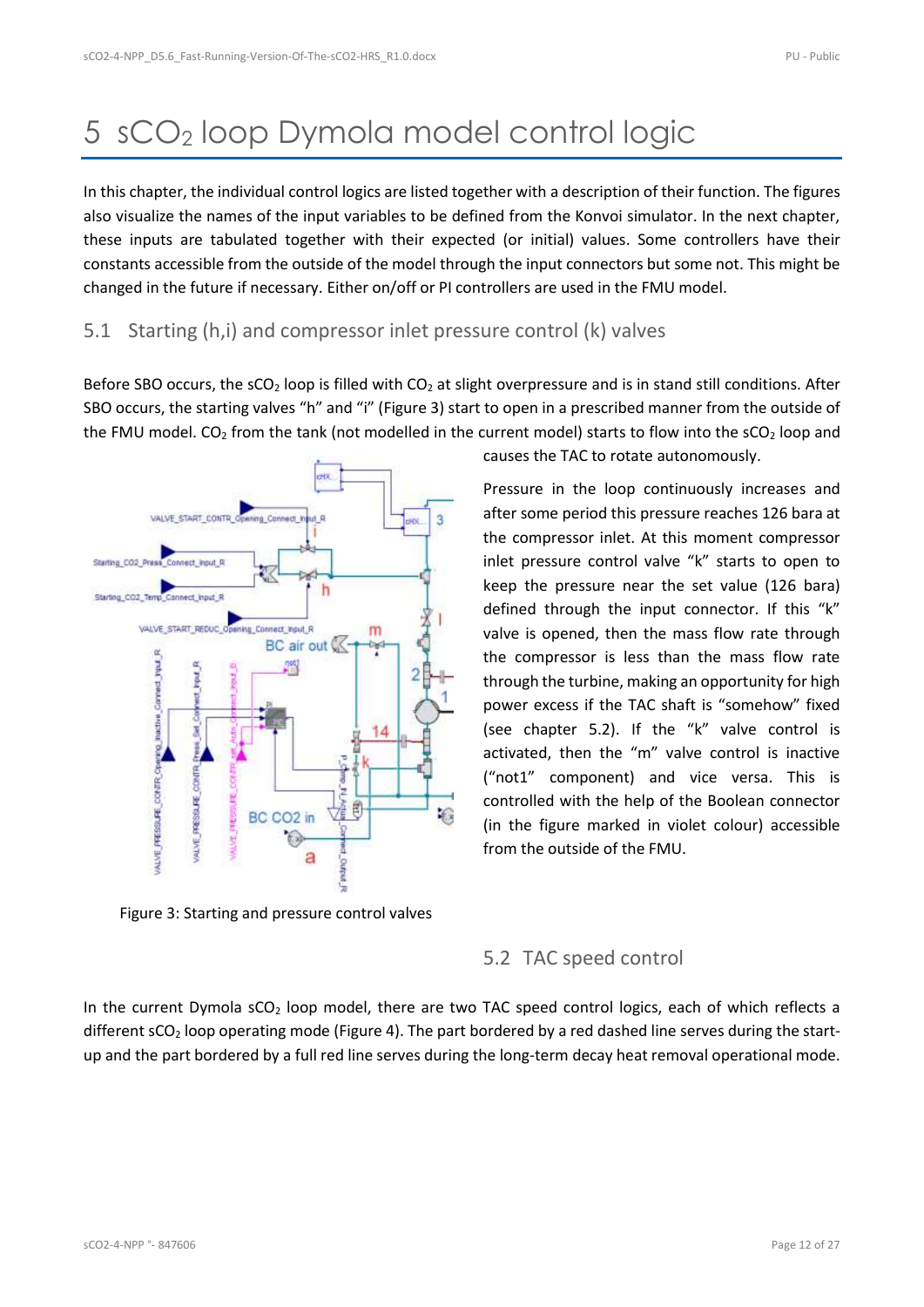<span id="page-12-2"></span>

Figure 4: TAC speed control layout

#### <span id="page-12-1"></span><span id="page-12-0"></span>5.2.1 TAC speed control during start-up period

This control logic is visualized in [Figure 4](#page-12-1) within the red dashed boundary. The purpose of this control logic is to switch the  $\text{CO}_2$  loop from the autonomous evolution defined by the starting valves opening to the controlled system behaviour defined by the different control logics as they are described here. The main parts of the TAC speed control logic dedicated to the starting period are clutch (c component), RS flip flop component, compressor inlet pressure sensor (Pcin\_meas), switch, TAC controller. TAC controller is initially in manual mode which allows to set the controller output to a predefined value of speed rotation. As the clutch (the auxiliary component that is not present in reality<sup>2</sup>) is initially unlocked the turbine part of the clutch rotates autonomously with the TAC and the other part (let's call it controlled part) of the clutch rotates with the predefined speed. This is a disadvantage of the current model, because it would be better if the controlled part of the clutch monitored the speed of its counterpart before the clutch is locked. As described in chapter [5.1](#page-11-1) the current model makes use of the difference between the compressor and turbine mass flow rates(valve "k" is opened) before the clutch is locked. So, the clutch is locked when the pressure at compressor suction is greater than some prescribed value that ensures that the valve "k" is already opened. At this moment RS flip flop sends true to Q output and the clutch is locked within a few seconds. This true signal also switches the TAC controller from manual mode to automatic after the delay time elapsed. This time delay is incorporated

<sup>&</sup>lt;sup>2</sup> The clutch in the model replaces the electro/mechanical part of the motor/generator.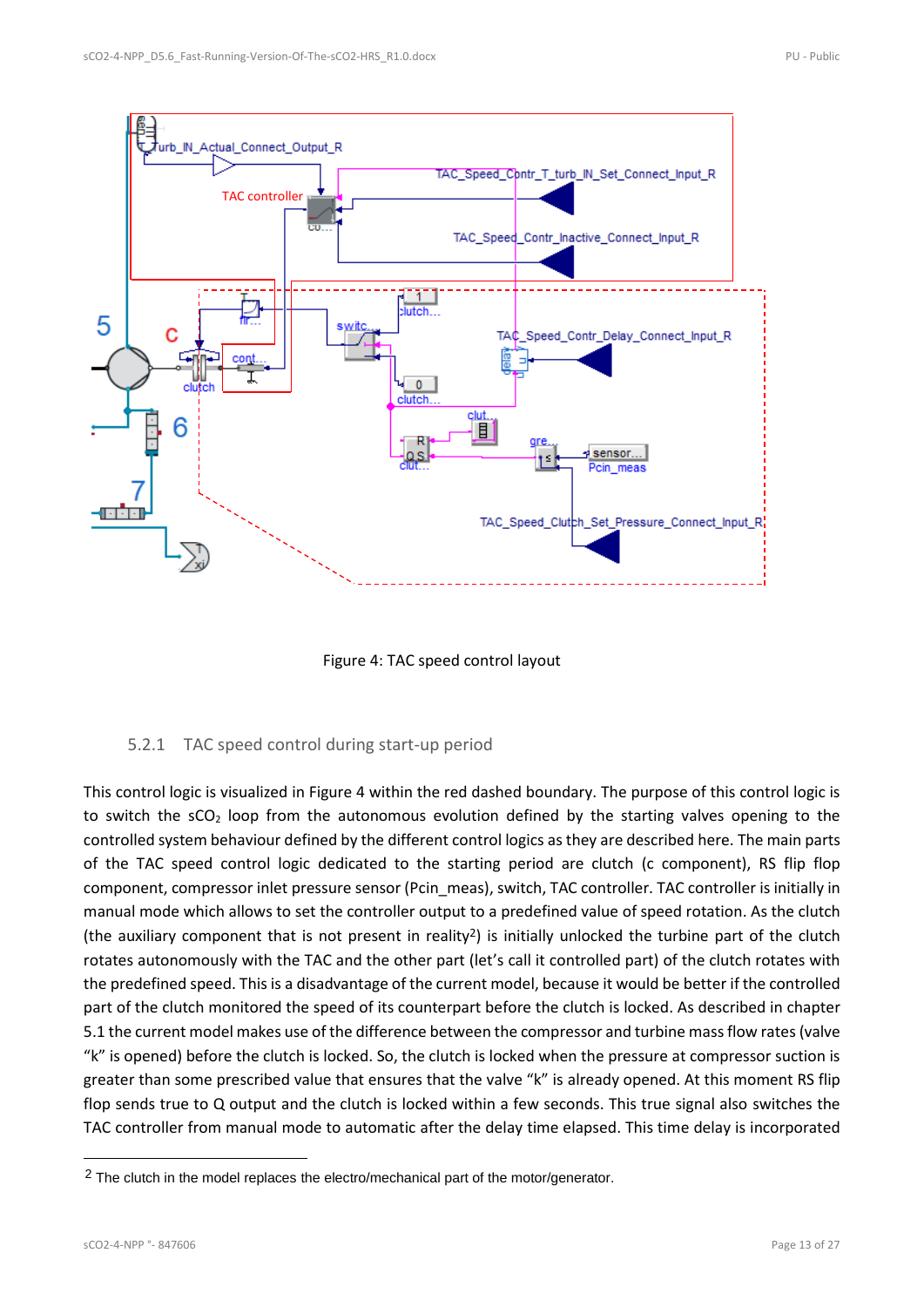here to allow the system to settle after the clutch is locked. After the TAC controller is on, the TAC speed is accommodated to be in accordance with the prescribed turbine  $CO<sub>2</sub>$  inlet temperature.

#### <span id="page-13-0"></span>5.2.2 TAC speed control during decay heat removal

After the clutch is locked and the delay time elapsed, the TAC long term speed control is switched on. This control logic is shown in [Figure 4](#page-12-1) within the full red line area. The difference between the set and measured turbine inlet temperature is transformed to the TAC speed change. In the current model, this PI controller does not have access to its constants from the FMU outside.

### <span id="page-13-1"></span>5.3 UHS fan speed and bypass control

UHS (8) fan speed (e) and UHS bypass (d) control keeps the compressor inlet temperature near the prescribed value (55 °C). I[n Figure 5](#page-13-2) UHS fan speed and bypass controllers are shown together with power excess checker block and fan/bypass switching block (RS flip flop). Because in the current model the fan power is not reflected in the shaft braking torque directly, it is necessary to check whether there is still a positive power excess after the clutch is locked. If not, power excess checker will stop the UHS fans. If the compressor inlet temperature falls below some prescribed value, then the switching block stops the fans and activates the bypass control.

<span id="page-13-3"></span>

<span id="page-13-2"></span>Figure 5: UHS fan speed and bypass control layout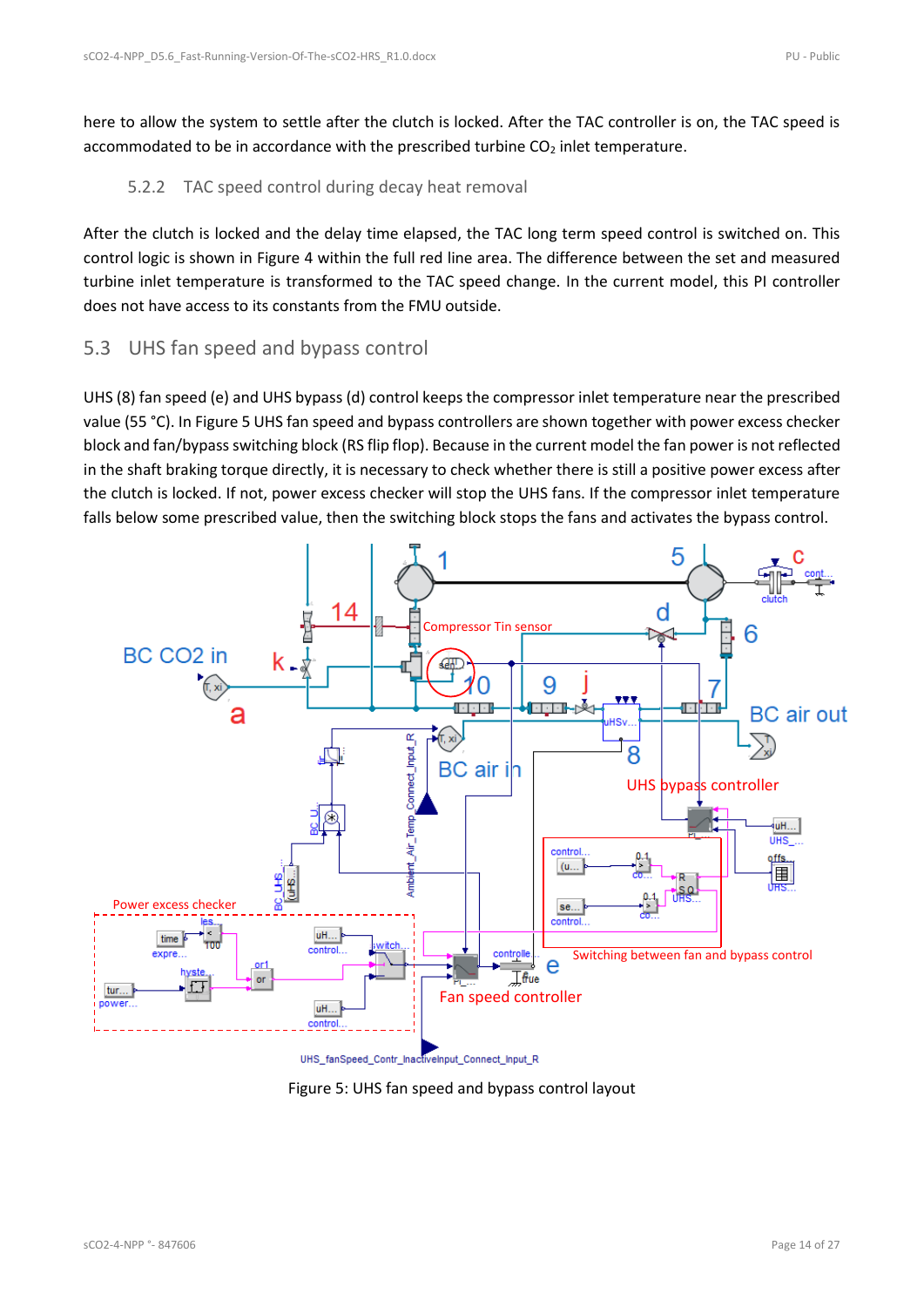### <span id="page-14-0"></span>5.4 Compressor suction pressure control

The development of decay heat with changing ambient air temperature cause changes in the  $CO<sub>2</sub>$  density in the loop. These changes in the density cause changes in the pressure and therefore deviations from the loop design conditions. To accommodate to these changing conditions within the loop, different approaches may be adopted. In the current model, changing loop filling (a) and  $CO<sub>2</sub>$  blow off to the atmosphere (m) are used. These two control logics are shown i[n Figure 6.](#page-14-1) Here, the blow off valve operates on/off and the loop filling is controlled by a PI controller with its coefficients accessible from the FMU model outside environment. The "not1" component switches between "k" and "m" controllers (see [Figure 3\)](#page-11-3).

<span id="page-14-2"></span>

<span id="page-14-1"></span>Figure 6: Compressor suction pressure control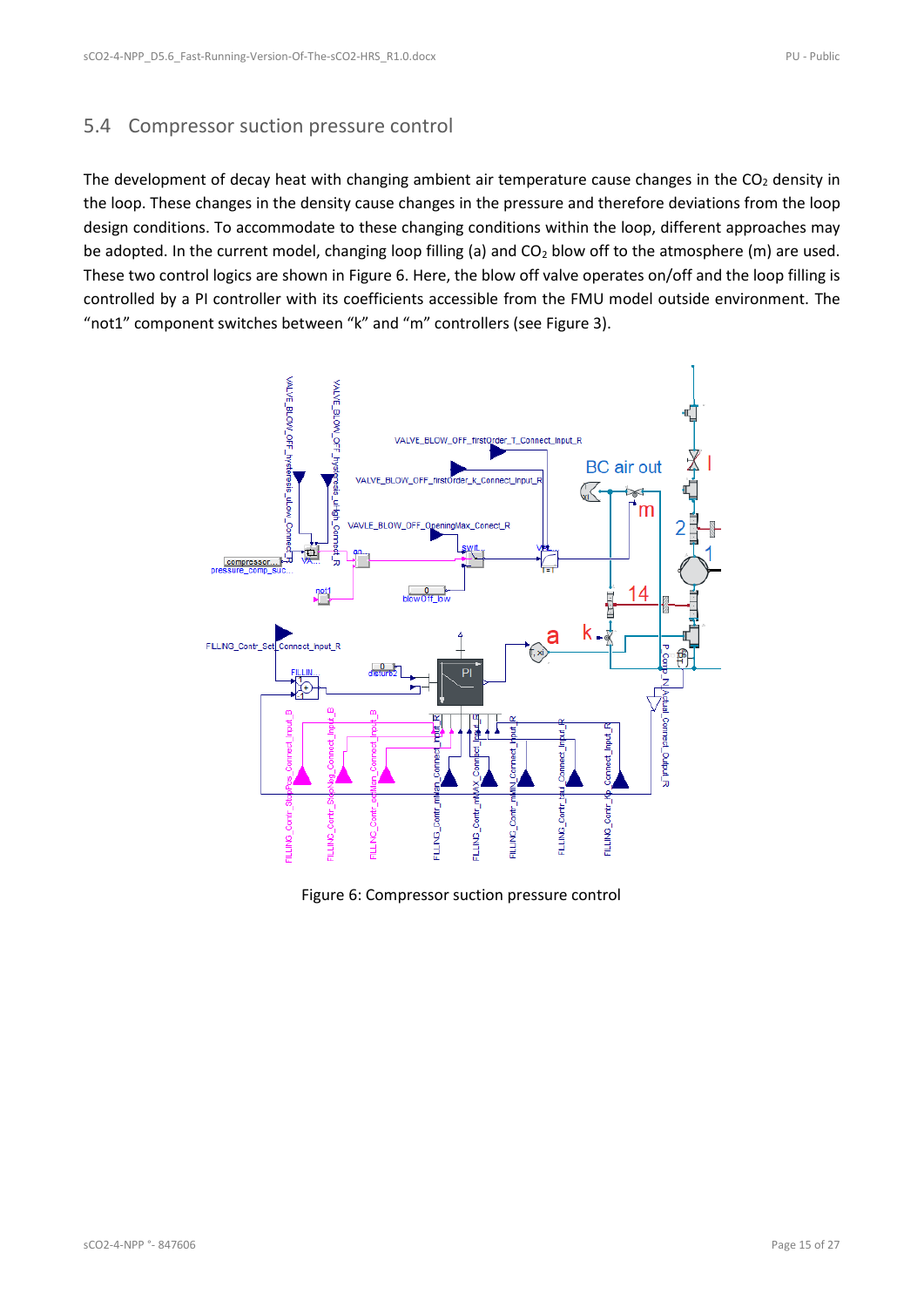#### <span id="page-15-0"></span>5.5 CHX water outlet temperature control

There is a requirement from the CHX designer to keep water temperature at CHX outlet equal to 150 °C. To fulfil this requirement, control valve "n" is placed at the CHX water outlet as shown in [Figure 7.](#page-15-1) There are two controller variables that are accessible from the FMU outside, namely the water outlet setting temperature and the valve opening if controller is off (that is, in manual mode) from 0 to 100 seconds).



<span id="page-15-1"></span>Figure 7: CHX water outlet temperature control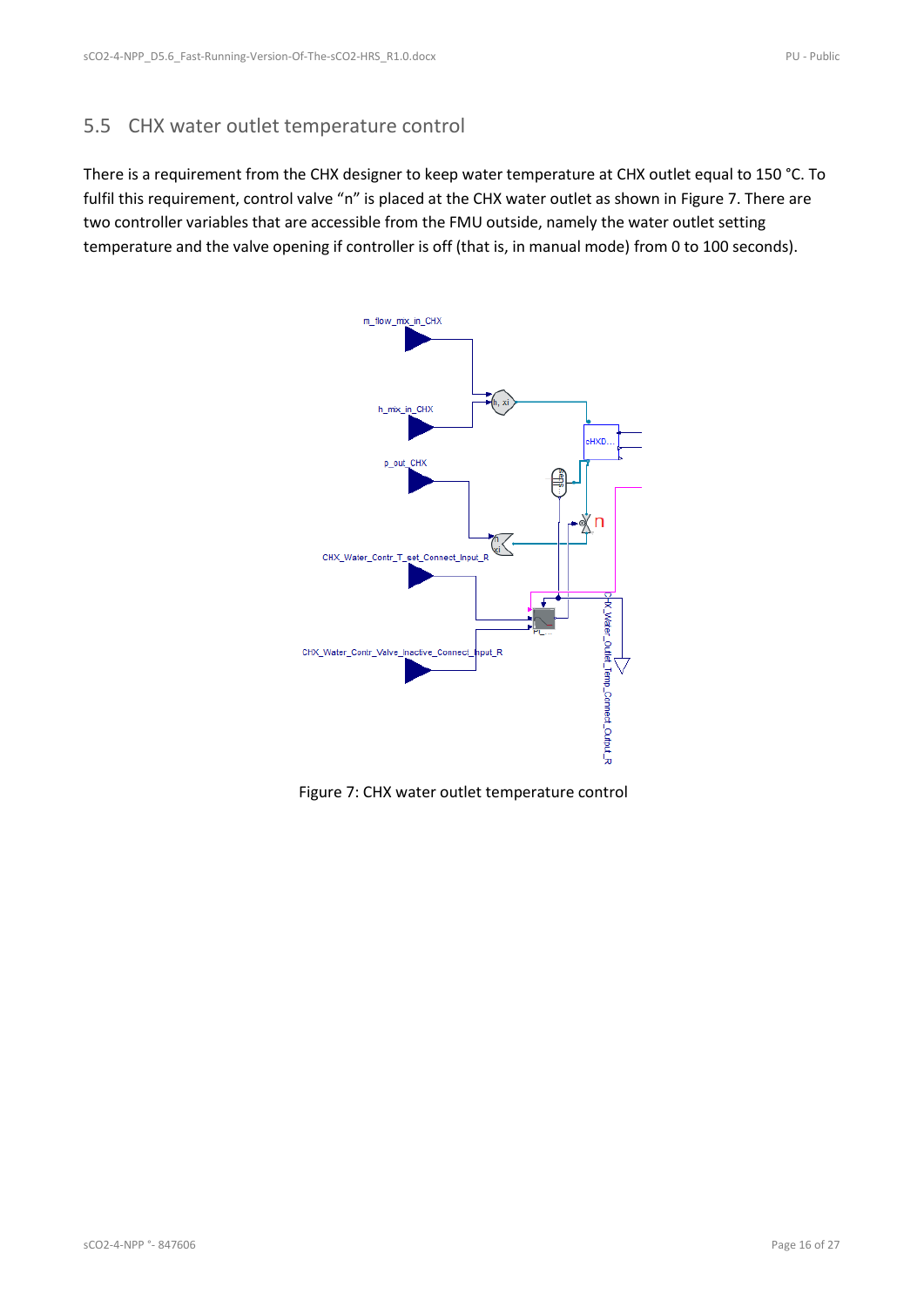# <span id="page-16-0"></span>6 sCO<sup>2</sup> loop FMU model inputs/outputs

<span id="page-16-1"></span>In this chapter, FMU I/O variables and constants are listed and described. In the current FMU model, the sCO<sub>2</sub> loop system initial conditions are defined in accordance with [Table 3.](#page-16-1) From the point of view of the below listed inputs, the initial state of the FMU model is defined inside the FMU and is thus fixed unless the FMU is started from previously calculated and recorded conditions.

| Component        | Unit | Value          |
|------------------|------|----------------|
| Parameters       |      |                |
| UHS $CO2$ side   |      |                |
| р                | bara | 2              |
| т                | °C   | 45             |
| UHS air side     |      |                |
| р                | bara | 1              |
|                  | °C   | 45             |
| Piping           |      |                |
| р                | bara | $\mathfrak{p}$ |
| т                | °C   | 20             |
| Turbomachinery   |      |                |
| rotational speed | rpm  | 100            |

#### Table 3: FMU sCO<sub>2</sub> loop model initial state

The inputs mainly correspond with the  $SCO<sub>2</sub>$  loop control logic except for the CHX water side, where coupling between Dymola sCO<sub>2</sub> loop model in a form of FMU and Konvoi simulator takes place, and except the ambient air temperature, which is also a thermodynamic property.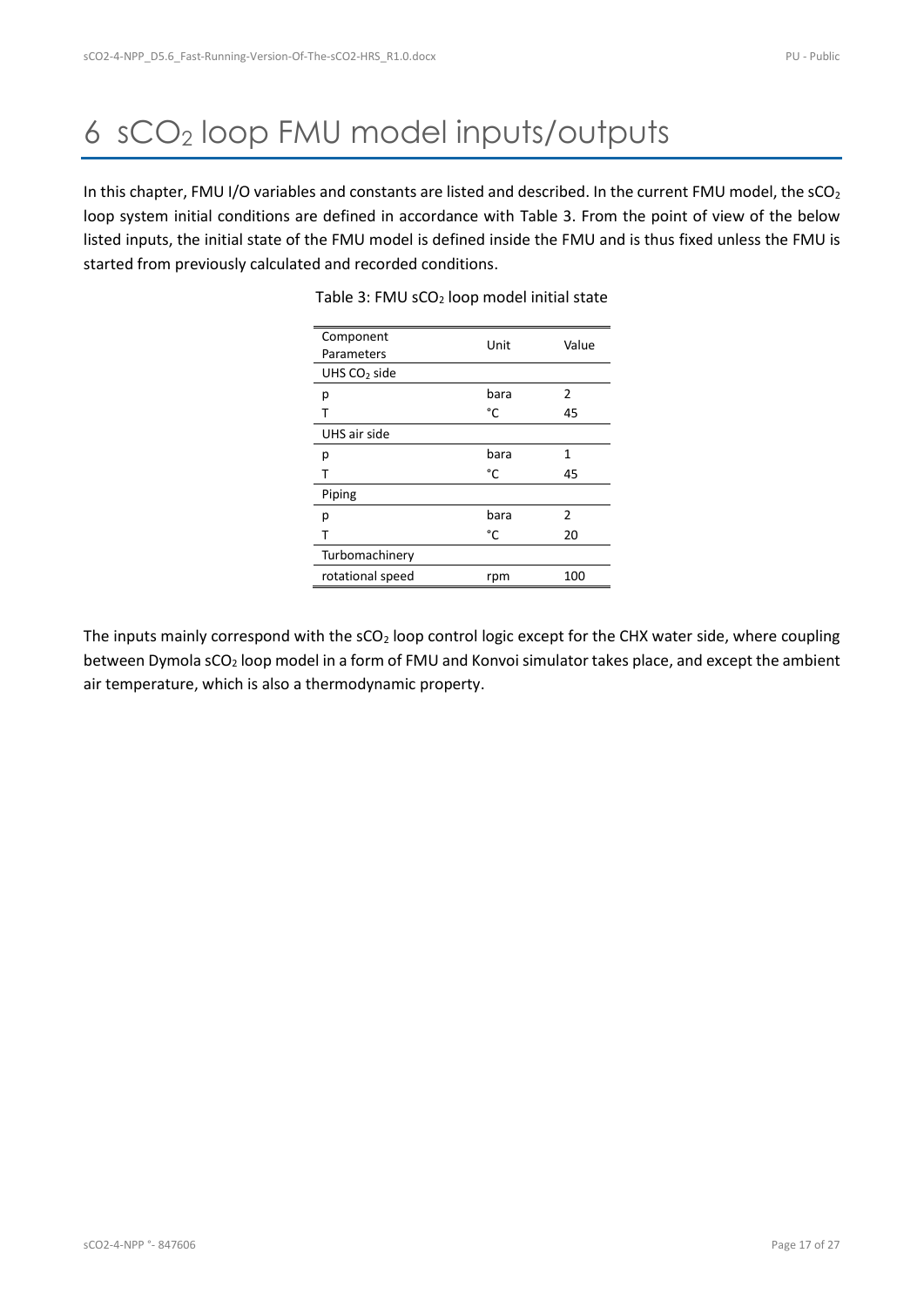### 6.1 sCO<sup>2</sup> loop FMU model inputs

<span id="page-17-0"></span>

| <b>Input variables/constants</b>                                                          |                              |                          |                                                                        |
|-------------------------------------------------------------------------------------------|------------------------------|--------------------------|------------------------------------------------------------------------|
| Variable name in the model                                                                | Unit                         | <b>Starting</b><br>value | <b>Comment</b>                                                         |
|                                                                                           | Ambient air temperature      |                          |                                                                        |
| Ambient_Air_Temp_Connect_Input_R                                                          | K                            | $45+273.15$              | Ambient air temperature                                                |
|                                                                                           | CHX(3,n)                     |                          |                                                                        |
| m flow mix in CHX                                                                         | kg/s                         | 0.1                      | Water mass flow at CHX inlet. Flow of                                  |
|                                                                                           |                              |                          | information is from Konvoi simulator to<br>Dymola FMU                  |
| h mix in CHX                                                                              | J/kg                         | 90.488e3                 | Water enthalpy at CHX inlet. Flow of                                   |
|                                                                                           |                              |                          | information is from Konvoi simulator to<br>Dymola FMU                  |
| p out CHX                                                                                 | Pa (abs)                     | 7010139                  | Water pressure at CHX outlet. Flow of                                  |
|                                                                                           |                              |                          | information is from Konvoi simulator to                                |
|                                                                                           |                              |                          | Dymola FMU                                                             |
| CHX Water Contr T set Connect Input R                                                     | °C                           | 150                      | Water temperature at CHX outlet control                                |
| CHX Water Contr Valve Inactive Connect Input R                                            | $\mathbf{1}$                 | $\mathbf{1}$             | Valve opening if controller is in manual mode<br>$(0-100 \text{ sec})$ |
|                                                                                           | Starting reduction valve (h) |                          |                                                                        |
| VALVE_START_REDUC_Opening_Connect_Input_R                                                 |                              | $\mathbf{0}$             | Valve opening (Table 4)                                                |
|                                                                                           | Starting control valve (i)   |                          |                                                                        |
| VALVE_START_CONTR_Opening_Connect_Input_R                                                 |                              | $\Omega$                 | Valve opening (Table 5)                                                |
| Starting CO2 pressure in front of the starting valves                                     |                              |                          |                                                                        |
| Starting CO2 Press Connect Input R                                                        | Pa (abs)                     | 90e5                     | $CO2$ pressure source (Table 6)                                        |
| Starting_CO2_Temp_Connect_Input_R                                                         | K                            | $80+273.15$              | CO <sub>2</sub> temperature source (all time)                          |
| Pressure control valve (k in Figure 3) controller (active during starting procedure) (PI) |                              |                          |                                                                        |
| VALVE PRESSURE CONTR Opening Inactive Connect Input R                                     | $\mathbf{1}$                 | 0                        | Valve opening if controller is in manual mode                          |
|                                                                                           |                              |                          | (zero for all time)                                                    |
| VALVE PRESSURE CONTR Press Set Connect Input R                                            | bar abs                      | 126                      | CO <sub>2</sub> pressure at compresssor inlet set point                |
| VALVE PRESSURE CONTR set Auto Connect Input B                                             | true/false                   | true                     | If true, controller is in automatic mode.                              |
|                                                                                           |                              |                          | From 0 to 900 sec = true then false                                    |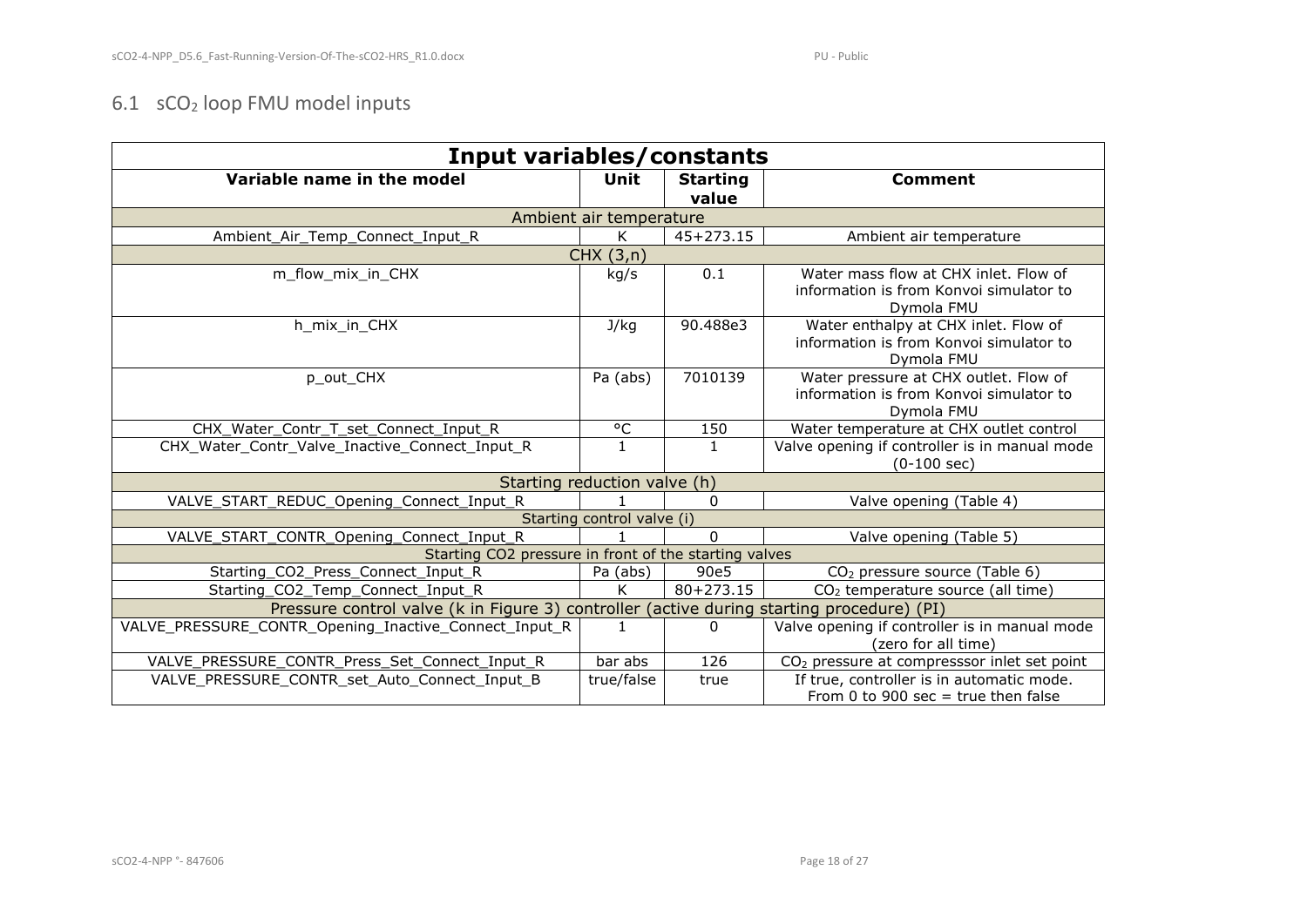| <b>Input variables/constants</b>                                                                                                                                                                                                                                 |                         |                       |                                                                                                                                                                                                                                                                                                                                             |
|------------------------------------------------------------------------------------------------------------------------------------------------------------------------------------------------------------------------------------------------------------------|-------------------------|-----------------------|---------------------------------------------------------------------------------------------------------------------------------------------------------------------------------------------------------------------------------------------------------------------------------------------------------------------------------------------|
| Variable name in the model                                                                                                                                                                                                                                       | Unit                    | <b>Starting value</b> | <b>Comment</b>                                                                                                                                                                                                                                                                                                                              |
| TAC speed during start-up (in Figure 4 the dashed line block)                                                                                                                                                                                                    |                         |                       |                                                                                                                                                                                                                                                                                                                                             |
| TAC Speed Clutch Set Pressure Connect Input R                                                                                                                                                                                                                    | bara                    | 130                   | This is a pressure (at compressor suction)<br>above which the auxiliary clutch lock.<br>This pressure is set higher than compressor<br>inlet set pressure                                                                                                                                                                                   |
| TAC_Speed_Contr_Delay_Connect_Input_R                                                                                                                                                                                                                            | second                  | 300                   | This is a time delay between clutch lock and<br>long term TAC speed control switching on (to<br>let the system settle)                                                                                                                                                                                                                      |
| TAC speed long term control (in Figure 4 the full line block)                                                                                                                                                                                                    |                         |                       |                                                                                                                                                                                                                                                                                                                                             |
| TAC_Speed_Contr_T_turb_IN_Set_Connect_Input_R                                                                                                                                                                                                                    | °C                      | 250                   | Turbine inlet temperature set point                                                                                                                                                                                                                                                                                                         |
| TAC_Speed_Contr_Inactive_Connect_Input_R                                                                                                                                                                                                                         | rad/s                   | 1885                  | This is a speed (18 000 rpm) of the clutch<br>part that is connected to the TAC controller.<br>This speed is a speed of TAC after clutch is<br>locked. Unfortunately now the autonomous<br>TAC speed evolution before the clutch is<br>locked is not surveyed by the TAC controler.<br>This speed is kept constant during the delay<br>time |
| UHS fan speed (e,8) and bypass (d) control (Figure 5)                                                                                                                                                                                                            |                         |                       |                                                                                                                                                                                                                                                                                                                                             |
| UHS FanSpeed Contr T out max Connect Input R                                                                                                                                                                                                                     | K                       | $60 + 273.15$         | UHS CO <sub>2</sub> outlet maximum temperature.<br>If UHS bypass is on then reaching this value<br>will cause switching it off                                                                                                                                                                                                              |
| UHS_FanSpeed_Contr_T_out_nom_Connect_Input_R                                                                                                                                                                                                                     | Κ                       | $55 + 273.15$         | UHS CO2 nominal outlet temperature                                                                                                                                                                                                                                                                                                          |
| UHS FanSpeed Contr T out min Connect Input R                                                                                                                                                                                                                     | $\overline{\mathsf{K}}$ | $50 + 273.15$         | UHS CO2 minimum outlet temperature.<br>If UHS bypass is off then reaching this value<br>will cause switching it on                                                                                                                                                                                                                          |
| UHS_fanSpeed_Contr_InactiveInput_Connect_Input_R                                                                                                                                                                                                                 | rad/s                   | 1*2*3.1415926/60      | Fan speed if controller is in manual mode<br>(manual mode = $0 - 100$ sec; defined<br>internally in the model)                                                                                                                                                                                                                              |
| Note to bypass control: no I/O connector is available from the FMU outside in the current model. During the start-up procedure the bypass valve<br>is 10% open. Later is closes to 1% opening to let some small $CO2$ amount flow through it (numerical reasons) |                         |                       |                                                                                                                                                                                                                                                                                                                                             |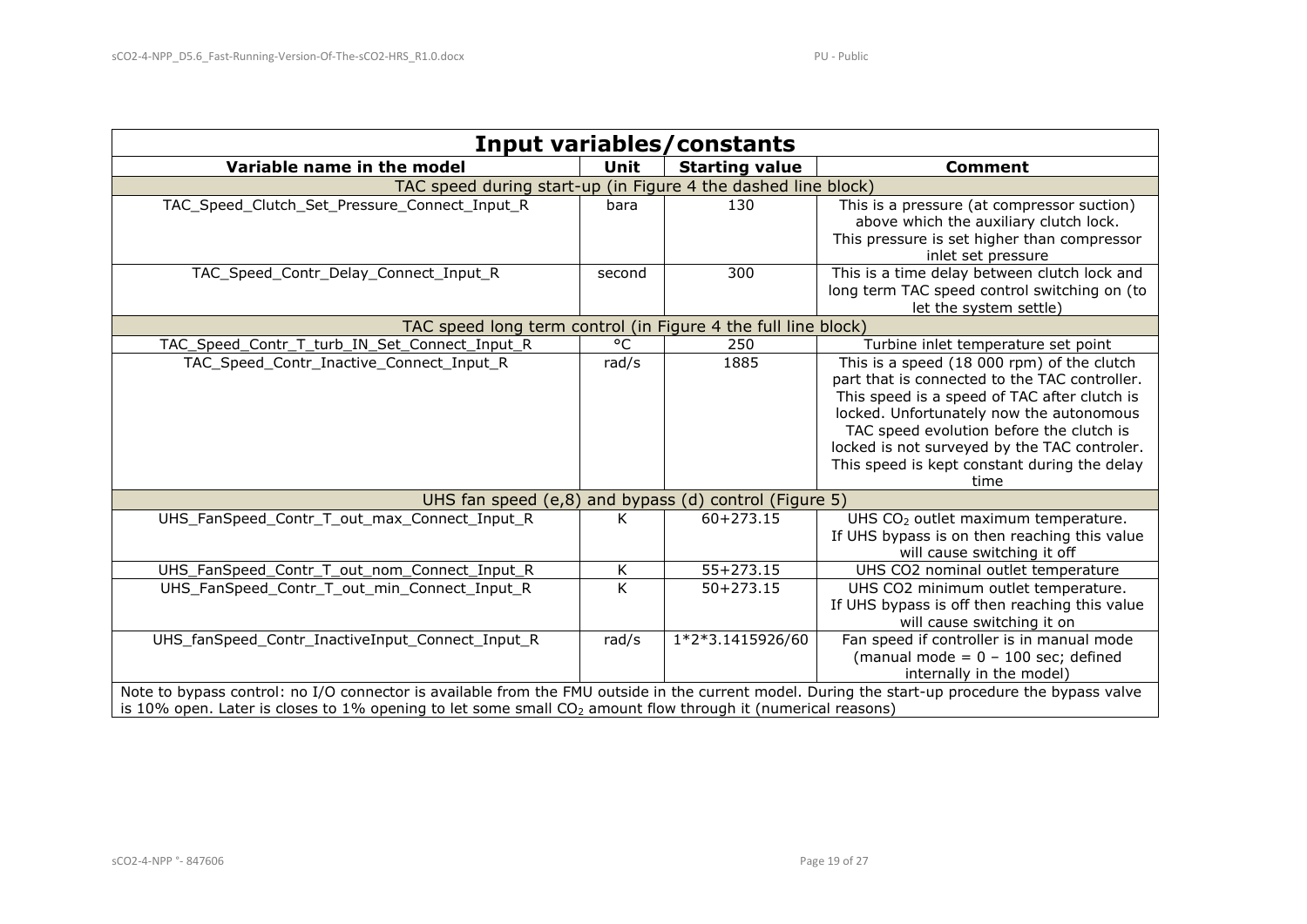| <b>Input variables/constants</b>            |                     |                       |                                                                                             |
|---------------------------------------------|---------------------|-----------------------|---------------------------------------------------------------------------------------------|
| Variable name in the model                  | Unit                | <b>Starting value</b> | <b>Comment</b>                                                                              |
|                                             | Filling control (a) | (Figure 6)            |                                                                                             |
| FILLING_Contr_Kp_Connect_Input_R            | kg/s/bar            | 20                    | Proportional constant of the controller                                                     |
| FILLING Contr tauI Connect Input R          | $bar*s/kg/s$        | 0.1                   | Integral constant of the controller                                                         |
| FILLING Contr mMIN Connect Input R          | kg/s                | 0                     | Minimum mass flow rate (always zero)                                                        |
| FILLING_Contr_mMAX_Connect_Input_R          | kg/s                | 5                     | Maximum mass flow rate                                                                      |
| FILLING Contr mMan Connect Input R          | kg/s                | 0                     | Mass flow if controller is in manual mode                                                   |
| FILLING_Contr_Set_Connect_Input_R           | bar abs             | 124                   | Compressor inlet pressure set value                                                         |
| FILLING_Contr_setMan_Connect_Input_B        | true/false          | true                  | If true, controller is in manual mode.<br>From 0 to 500 sec controller is in manual<br>mode |
| FILLING_Contr_StopNeg_Connect_Input_B       | true/false          | false                 | If true, control signal wil not decrease.<br>Always false                                   |
| FILLING Contr StopPos Connect Input B       | true/false          | false                 | If true, control signal wil not increase.<br>Always false                                   |
| Blow off valve (m) control (Figure 6)       |                     |                       |                                                                                             |
| VALVE_BLOW_OFF_hysteresis_uLow_Connect_R    | Pa abs              | 125e5                 | Compressor inlet pressure low pressure<br>margin                                            |
| VALVE_BLOW_OFF_hysteresis_uHigh_Connect_R   | Pa abs              | 126e5                 | Compressor inlet pressure high pressure<br>margin                                           |
| VALVE BLOW OFF firstOrder k Connect Input R |                     |                       | Gain for the transfer function                                                              |
| VALVE_BLOW_OFF_firstOrder_T_Connect_Input_R | second              | 25                    | Time constant for the transfer function                                                     |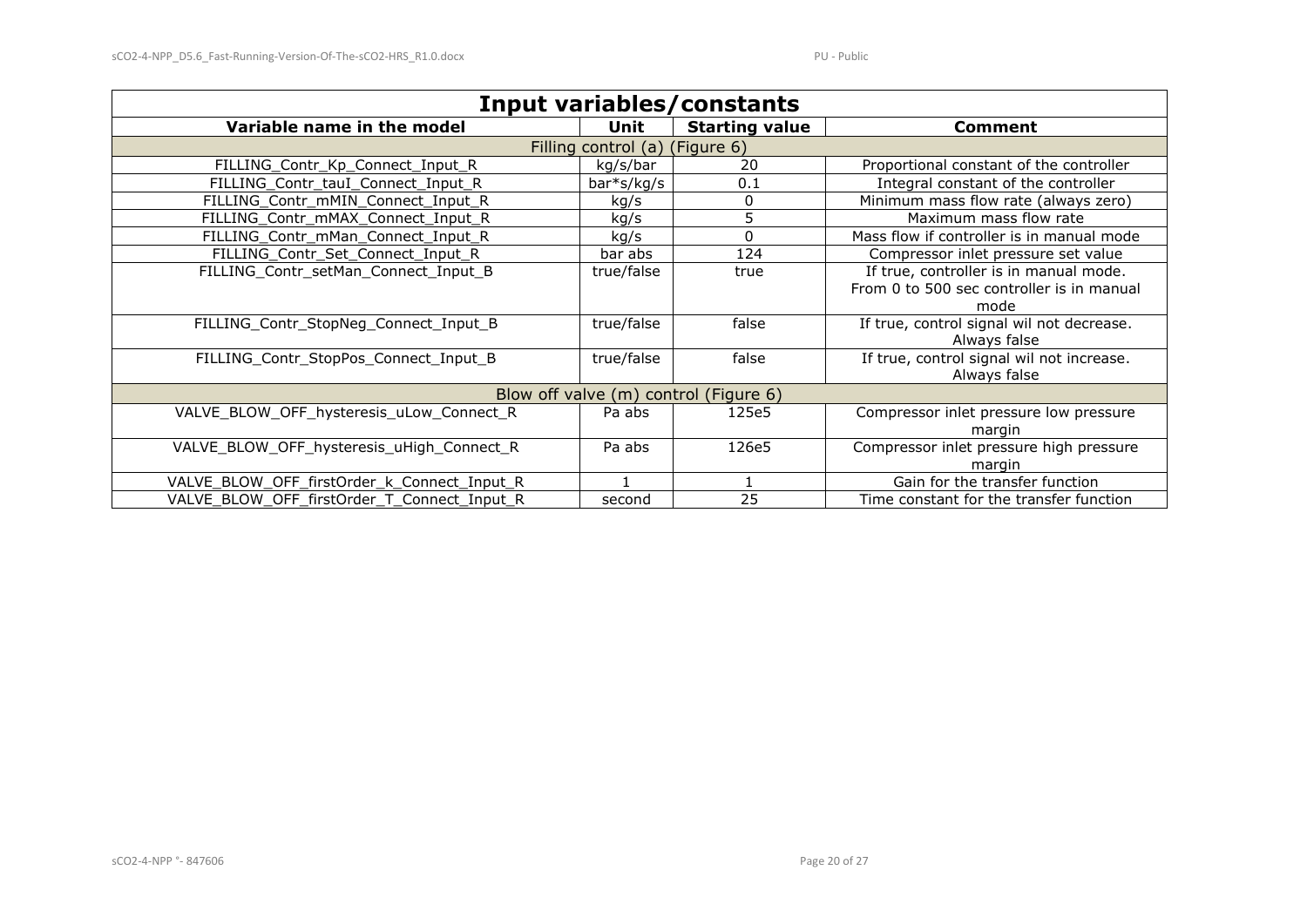### 6.2 sCO<sup>2</sup> loop FMU model outputs

<span id="page-20-0"></span>

| <b>Output variables</b>                            |                              |                       |                                              |
|----------------------------------------------------|------------------------------|-----------------------|----------------------------------------------|
| Variable name in the model                         | <b>Unit</b>                  | <b>Starting value</b> | <b>Comment</b>                               |
|                                                    | CHX(3,n)                     |                       |                                              |
| CHX_CO2_MassFlow_Out_Connect_Output_R              | kg/s                         |                       |                                              |
| CHX CO2 Temp Out Connect Output R                  | K                            |                       |                                              |
| CHX CO2 Press Out Connect Output R                 | Pa abs                       |                       |                                              |
| CHX_CO2_MassFlow_In_Connect_Output_R               | kg/s                         |                       |                                              |
| CHX_CO2_Temp_In_Connect_Output_R                   | K                            |                       |                                              |
| CHX_CO2_Press_In_Connect_Output_R                  | Pa abs                       |                       |                                              |
| p_in_CHX                                           | Pa abs                       |                       | Water steam pressure at CHX inlet            |
| m flow mix out CHX                                 | kg/s                         |                       | Water mass flow rate at CHX outlet           |
| h mix out CHX                                      | J/kg                         |                       | Water enthalpy at CHX outlet                 |
| CHX water dp Connect Output R                      | Pa                           |                       | Water pressure difference between inlet to   |
|                                                    |                              |                       | the CHX and outlet of the water condensate   |
|                                                    |                              |                       | temperature control                          |
| CHX_Water_Outlet_Temp_Connect_Output_R             | °C                           |                       |                                              |
|                                                    | Starting reduction valve (h) |                       |                                              |
| Valve Start Reduc MassFlow Out Connect Output R    | kg/s                         |                       | Starting CO2 injection                       |
| Valve_Start_Reduc_Temp_Out_Connect_Output_R        | K                            |                       | Temperature behind starting reduction valve  |
| Valve_Start_Reduc_Press_Out_Connect_Output_R       | Pa abs                       |                       | Pressure behind starting reduction valve     |
|                                                    | Pressure control valve (k)   |                       |                                              |
| VALVE PRESSURE CONTR Temp Out Connect Output R     | K                            |                       | Temperature behind pressure control valve    |
|                                                    |                              |                       | (blow off to the atmosphere through the      |
|                                                    |                              |                       | starting cooler)                             |
| VALVE PRESSURE CONTR Pressure Out Connect Output R | Pa abs                       |                       | Pressure behind pressure control valve (blow |
|                                                    |                              |                       | off to the atmosphere through the starting   |
|                                                    |                              |                       | cooler)                                      |
| VALVE PRESSURE CONTR MassFlow In Connect Output R  | kg/s                         |                       |                                              |
| VALVE_PRESSURE_CONTR_Temp_In_Connect_Output_R      | K                            |                       |                                              |
| VALVE_PRESSURE_CONTR_Pressure_In_Connect_Output_R  | Pa abs                       |                       |                                              |
| VALVE_PRESSURE_CONTR_opening_Connect_Out_R         | $\mathbf{1}$                 |                       |                                              |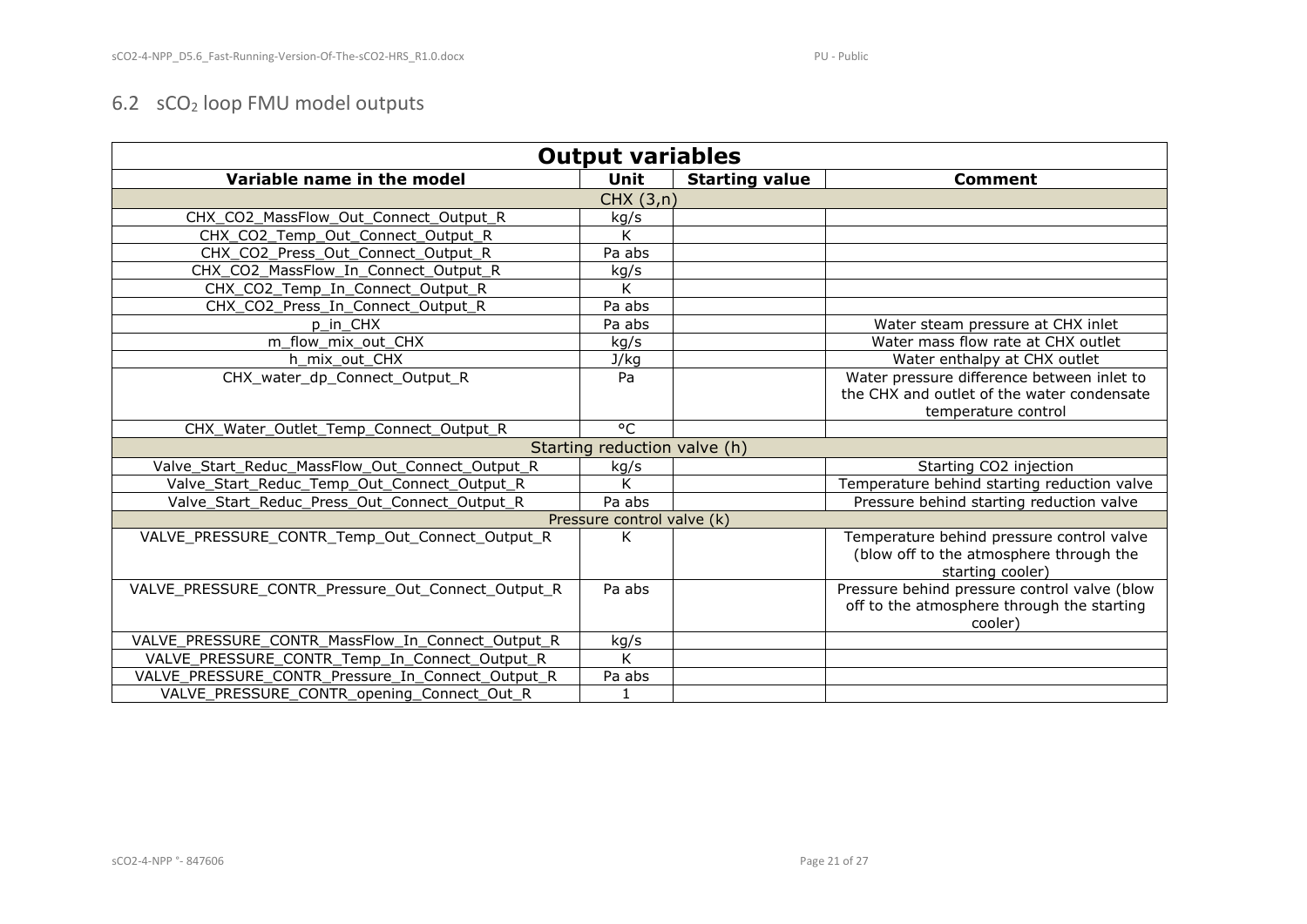| <b>Output variables</b>                        |                |                       |         |
|------------------------------------------------|----------------|-----------------------|---------|
| Variable name in the model                     | <b>Unit</b>    | <b>Starting value</b> | Comment |
|                                                | Turbine (5)    |                       |         |
| TURBINE_Temp_Out_Connect_Output_R              | K              |                       |         |
| TURBINE_Press_Out_Connect_Output_R             | Pa abs         |                       |         |
| TURBINE_MassFlow_In_Connect_Output_R           | kg/s           |                       |         |
| TURBINE_Temp_In_Connect_Output_R               | K              |                       |         |
| TURBINE_Press_In_Connect_Output_R              | Pa abs         |                       |         |
| TURBINE_Power_Actual_Connect_Output_R          | W              |                       |         |
|                                                | Compressor (1) |                       |         |
| COMPRESSOR_Inlet_MassFlow_Connect_Output_R     | kg/s           |                       |         |
| COMPRESSOR_Inlet_Temperature_Connect_Output_R  | K              |                       |         |
| COMPRESSOR_Inlet_Pressure_Connect_Output_R     | Pa abs         |                       |         |
| COMPRESSOR_Outlet_Temperature_Connect_Output_R | K              |                       |         |
| COMPRESSOR_Outlet_Pressure_Connect_Output_R    | Pa abs         |                       |         |
| COMPRESSOR_Power_Actual_Connect_Output_R       | W              |                       |         |
|                                                | <b>UHS (8)</b> |                       |         |
| UHS_CO2_MassFlow_Out_Connect_Output_R          | kg/s           |                       |         |
| UHS_CO2_Temp_Out_Connect_Output_R              | K              |                       |         |
| UHS_CO2_Press_Out_Connect_Output_R             | Pa abs         |                       |         |
| UHS_CO2_MassFlow_In_Connect_Output_R           | kg/s           |                       |         |
| UHS_CO2_Temp_In_Connect_Output_R               | K              |                       |         |
| UHS_CO2_Press_In_Connect_Output_R              | Pa abs         |                       |         |
| UHS_FAN_Power_Connect_Output_R                 | W              |                       |         |
| UHS_Air_Mass_Flow_Connect_Output_R             | kg/s           |                       |         |
| UHS_FAN_Speed_Connect_Output_R                 | rpm            |                       |         |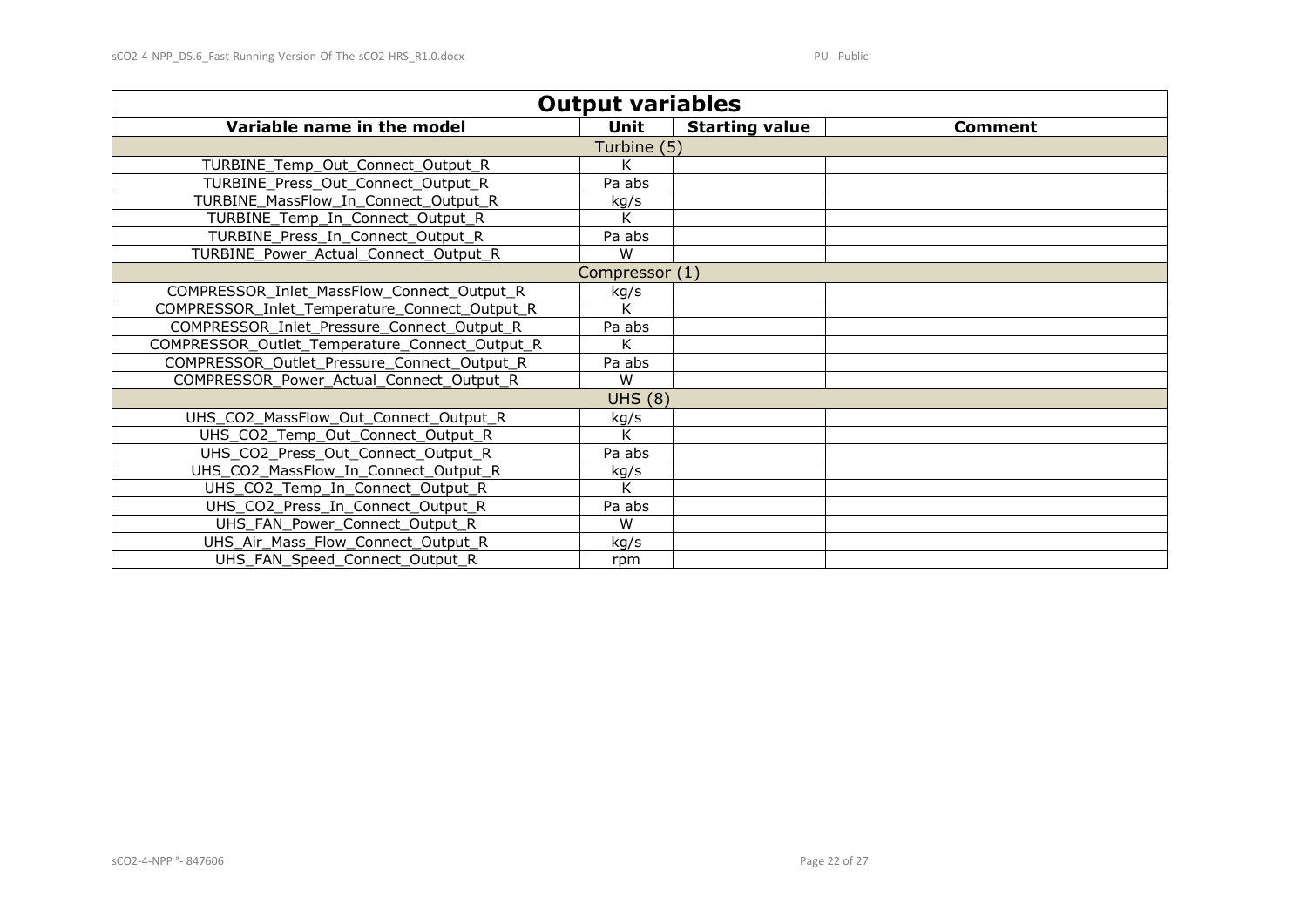| <b>Output variables</b>                        |             |                       |                                                                                                       |
|------------------------------------------------|-------------|-----------------------|-------------------------------------------------------------------------------------------------------|
| Variable name in the model                     | <b>Unit</b> | <b>Starting value</b> | Comment                                                                                               |
|                                                | Filling (a) |                       |                                                                                                       |
| FILLING Mass Flow Connect Output R             | kg/s        |                       | Compressor suction pressure controller CO2<br>injection                                               |
| Blow off valve (m)                             |             |                       |                                                                                                       |
| VALVE_BLOW_OFF_Opening_Connect_Output_R        |             |                       | Compressor suction pressure control (long<br>term operation)                                          |
| Valve BlowOff MassFlow Connect Output R        | kg/s        |                       |                                                                                                       |
| UHS bypass (d)                                 |             |                       |                                                                                                       |
| VALVE UHS BYPASS opening                       |             |                       |                                                                                                       |
| Check valve (I)                                |             |                       |                                                                                                       |
| Valve_Check_Comp_Out_MassFlow_Connect_Output_R | kg/s        |                       | Compressor oulet check valve                                                                          |
| Power balance                                  |             |                       |                                                                                                       |
| Power_Balance_Total_Connect_Output_R           | W           |                       | Total power balance equals turbine power<br>output - compressor power input - UHS fans<br>power input |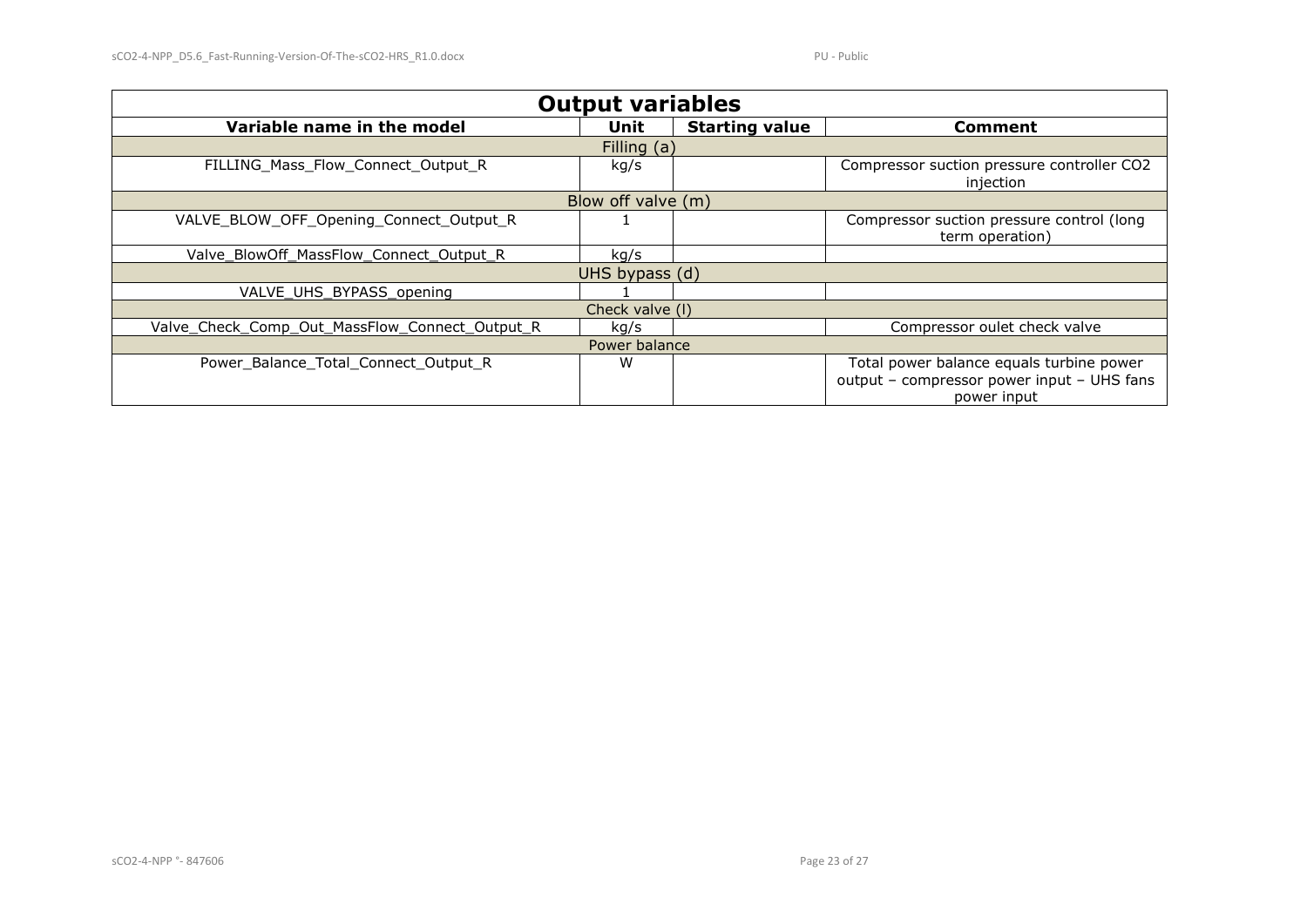### <span id="page-23-4"></span><span id="page-23-0"></span>6.3 sCO<sup>2</sup> loop FMU model input tables

#### <span id="page-23-6"></span><span id="page-23-1"></span>Table 4: Valve "h" opening

| VALVE_START_REDUC_Opening<br>Connect Input R |       |
|----------------------------------------------|-------|
| time<br>opening                              |       |
| [s]                                          | $[1]$ |
| 0                                            | 0     |
| 200                                          | 1     |
| 400                                          | 1     |
| 410                                          | U     |
| 700                                          | በ     |

#### <span id="page-23-5"></span><span id="page-23-2"></span>Table 5: Valve "i" opening

| VALVE_START_CONTR_Openin<br>g_Connect_Input_R |                                                                                                                                                                                                            |  |
|-----------------------------------------------|------------------------------------------------------------------------------------------------------------------------------------------------------------------------------------------------------------|--|
| time                                          | opening                                                                                                                                                                                                    |  |
| [s]                                           | $[1] % \includegraphics[width=0.9\columnwidth]{figures/fig_10.pdf} \caption{The figure shows the number of times on the left and right. The left is the number of times on the right.} \label{fig:time} %$ |  |
| 0                                             | 0                                                                                                                                                                                                          |  |
| 300                                           | 0                                                                                                                                                                                                          |  |
| 310                                           | 0.2                                                                                                                                                                                                        |  |
| 400                                           | 0.2                                                                                                                                                                                                        |  |
| 430                                           | 0                                                                                                                                                                                                          |  |
| 700                                           | n                                                                                                                                                                                                          |  |

#### <span id="page-23-3"></span>Table 6: Starting CO<sub>2</sub> pressure

| Starting_CO2_Press_Connect_Input_R |          |  |
|------------------------------------|----------|--|
| time                               | pressure |  |
| [s]                                | [Pa abs] |  |
| ი                                  | 90e5     |  |
| 60                                 | 90e5     |  |
| 180                                | 210e5    |  |
| 700                                | 210e5    |  |

These tables define the course of the valves opening and  $CO<sub>2</sub>$  pressure in the starting tank. Where there is a change in the parameter value this change evolves linearly during the specified time span.

These FMU model inputs, when applied to the input connectors, ensure the start-up of the loop. Further elaboration with respect to the start-up is nevertheless needed to make the start-up fully automatic for different ambient air temperature conditions as well as for the different conditions of the water steam at the CHX inlet.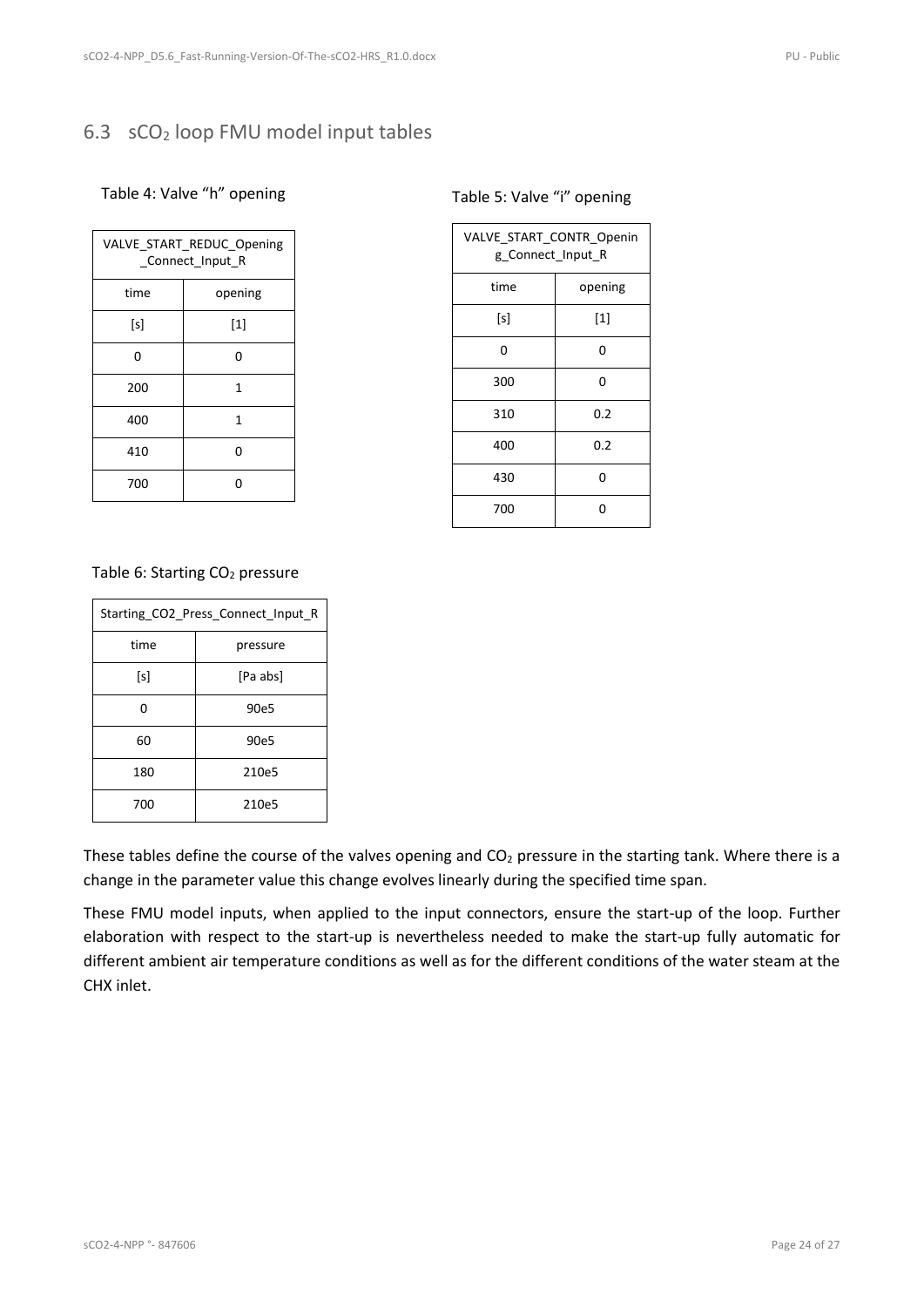### <span id="page-24-0"></span>6.4 sCO<sup>2</sup> loop FMU and Konvoi simulator CHX interface

In [Figure 8,](#page-24-1) FMU model input (full triangle) and output (blank triangle) connectors are shown in detail together with CHX water inlet and outlet height from the ground. At the CHX water outlet, the pressure interface is located downstream from the control valve.



<span id="page-24-1"></span>Figure 8: Detail of Konvoi – Dymola CHX interface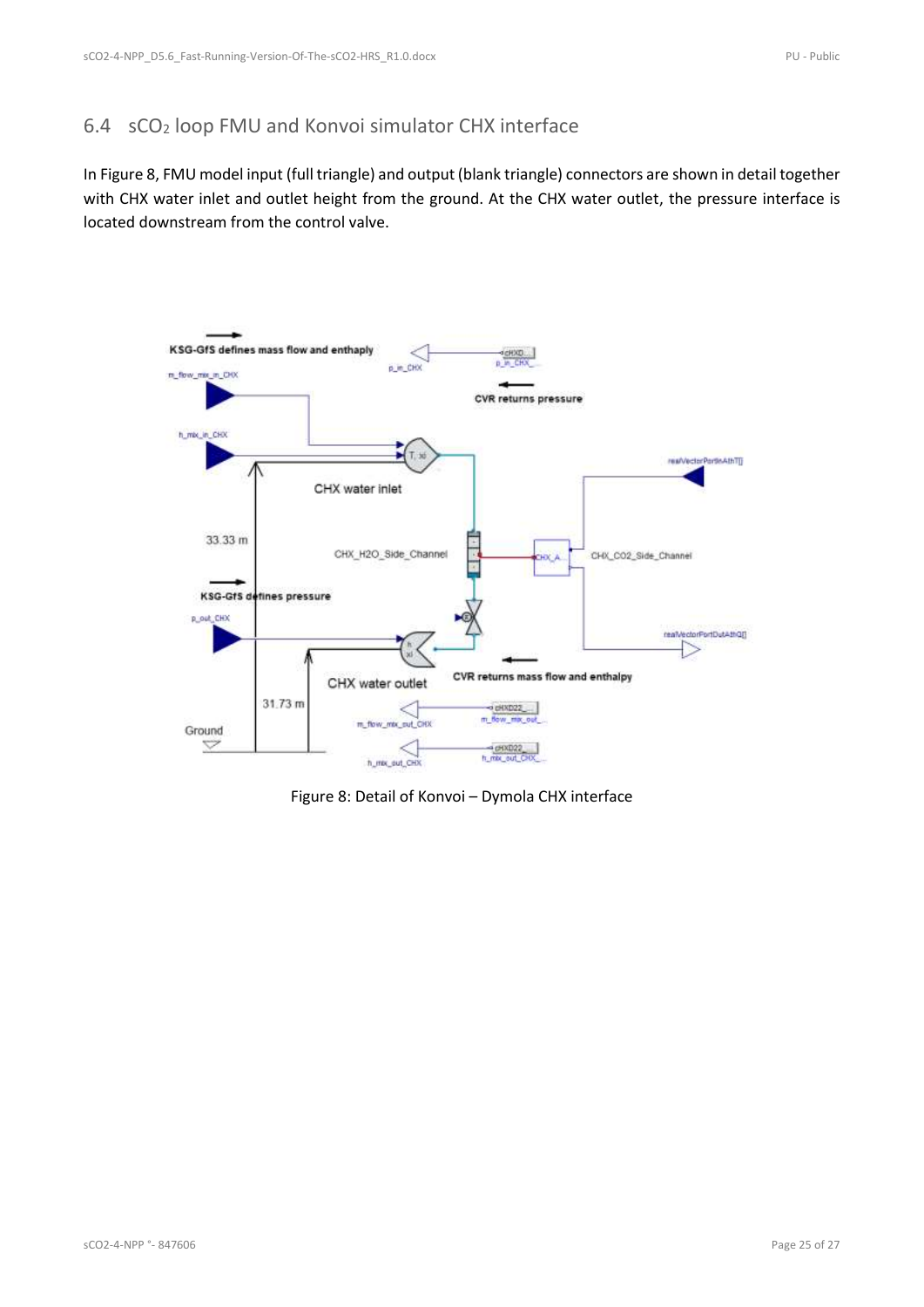# <span id="page-25-0"></span>7 sCO<sup>2</sup> loop FMU model solver basic information

The sCO<sub>2</sub> loop FMU model was exported from the Dymola development environment in a form suitable for Co-simulation with a Cvode solver. The accuracy variable fmi\_rTol that approximately defines the number of expected true digits in the solution is expected to be about 1e-5. The recommended fmi\_rTol parameter setting is between the values 1e-5 and 1e-8. Tests in Dymola for the current model revealed that setting fmi rTol to be 1e-5 is a good choice as more strict values do not lead to different results but have an adverse impact on the computational time. When performing calculations of the coupled system Athlet-Dymola, the following settings were applied:

- Communication time step between Athlet and Dymola was set to 0.5 s

Dymola solver settings:

- Cvode solver
- Start time 0 s
- Stop time 363 000 s
- Number of intervals 10 000
- Equidistant time grid